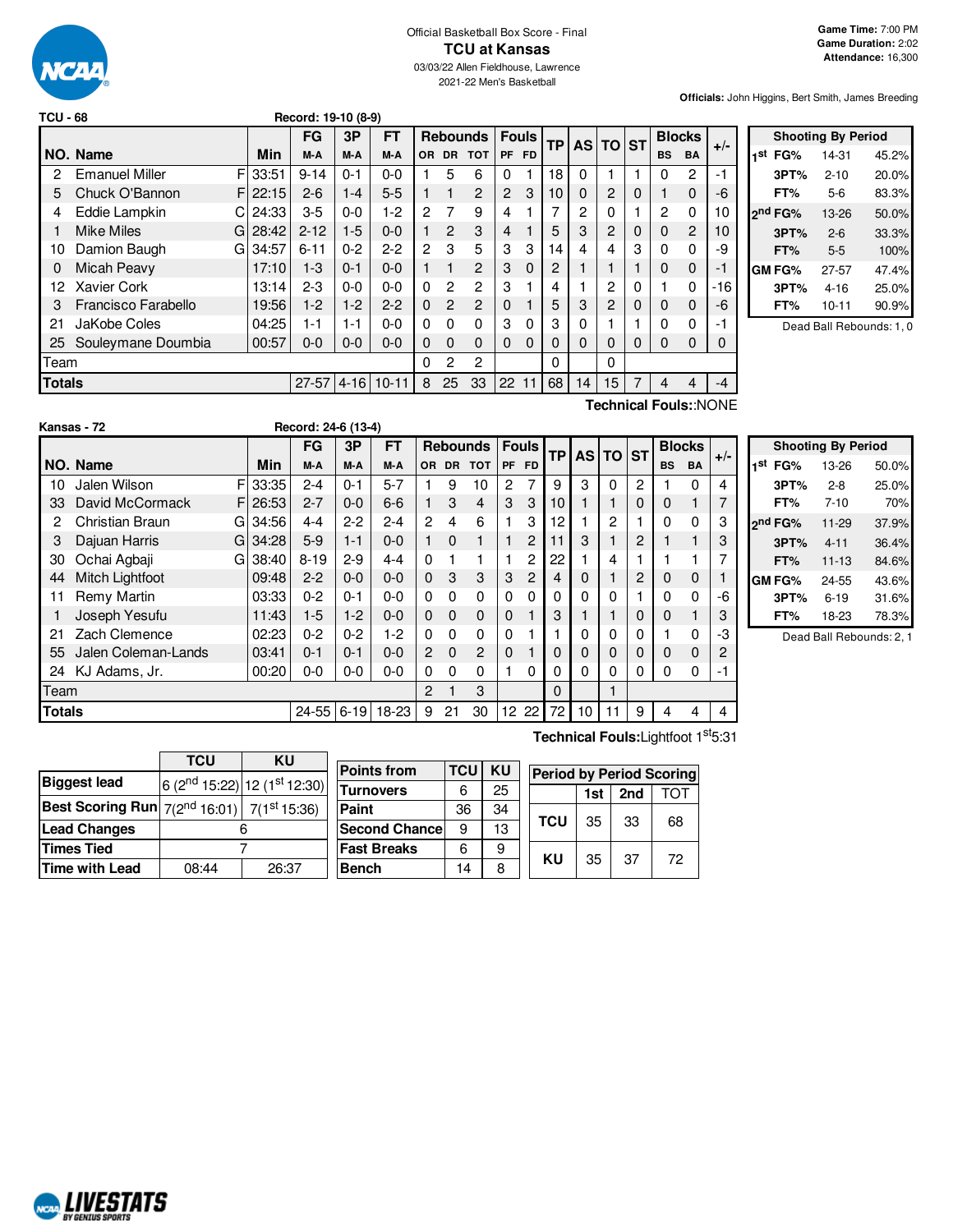

2021-22 Men's Basketball

**Officials:** John Higgins, Bert Smith, James Breeding

### **Period 1**

| <b>Quarter Starters:</b> |                                                                    |            |               |              |                                   |                                                               |
|--------------------------|--------------------------------------------------------------------|------------|---------------|--------------|-----------------------------------|---------------------------------------------------------------|
| KU                       | 2 Braun C                                                          | 3 Harris D | 10 Wilson J   |              | 30 Agbaji O                       | 33 McCormack D                                                |
| <b>TCU</b>               | 1 Miles M                                                          | 2 Miller E | 4 Lampkin E   |              | 5 O'Bannon C                      | 10 Baugh D                                                    |
| <b>Game Time</b>         | <b>KU</b>                                                          |            | <b>Score</b>  | <b>Diff</b>  |                                   | <b>TCU</b>                                                    |
| 20:00                    | 33 MCCORMACK D jumpball lost                                       |            |               |              | 4 LAMPKIN E jumpball won          |                                                               |
| 19:28                    |                                                                    |            |               |              |                                   | 1 MILES M 3pt FG, jump shot missed                            |
| 19:27                    | defensive dead ball rebound (1)                                    |            |               |              |                                   |                                                               |
| 19:12                    | 33 MCCORMACK D foul drawn (1)                                      |            |               |              | 4 LAMPKIN E foul shooting (1 - 1) |                                                               |
| 19:12                    | 33 MCCORMACK D free throw 1 - 2 made (1)                           |            | $1 - 0$       | $\mathbf{1}$ |                                   |                                                               |
| 19:12                    | 33 MCCORMACK D free throw 2 - 2 made (2)                           |            | $2 - 0$       | $\mathbf{2}$ |                                   |                                                               |
| 19:12                    | 3 HARRIS D steal (1)                                               |            |               |              | 1 MILES M turnover lost ball (1)  |                                                               |
| 19:07                    | 30 AGBAJI O turnover out of bounds (1)                             |            |               |              |                                   |                                                               |
| 18:47                    |                                                                    |            | $2 - 2$       | 0            |                                   | 4 LAMPKIN E 2pt FG from turnover in the paint, layup made (2) |
| 18:47                    |                                                                    |            |               |              | 10 BAUGH D assist (1)             |                                                               |
| 18:34                    | 30 AGBAJI O 3pt FG, jump shot made (3)                             |            | $5 - 2$       | 3            |                                   |                                                               |
| 18:34                    | 10 WILSON J assist (1)                                             |            |               |              |                                   |                                                               |
| 17:58                    |                                                                    |            | $5 - 4$       | $\mathbf{1}$ |                                   | 4 LAMPKIN E 2pt FG in the paint, hook shot made (4)           |
| 17:40                    | 3 HARRIS D turnover bad pass (1)                                   |            |               |              | 10 BAUGH D steal (1)              |                                                               |
| 17:28                    | 3 HARRIS D steal (2)                                               |            |               |              |                                   | 5 O'BANNON C turnover bad pass (1)                            |
| 17:28                    | 3 HARRIS D foul drawn (1)                                          |            |               |              |                                   | 5 O'BANNON C foul personal (1 - 2)                            |
| 17:28                    |                                                                    |            |               |              | 4 LAMPKIN E substitution out      |                                                               |
| 17:28                    |                                                                    |            |               |              | 5 O'BANNON C substitution out     |                                                               |
| 17:28                    |                                                                    |            |               |              | 0 PEAVY M substitution in         |                                                               |
| 17:28                    |                                                                    |            |               |              | 12 CORK X substitution in         |                                                               |
| 17:12                    | 10 WILSON J 2pt FG from turnover in the paint, layup made (2)      |            | $7 - 4$       | 3            |                                   |                                                               |
| 17:12                    | 33 MCCORMACK D assist (1)                                          |            |               |              |                                   |                                                               |
| 16:41                    |                                                                    |            |               |              |                                   | 2 MILLER E 3pt FG, jump shot missed                           |
| 16:38                    | 2 BRAUN C defensive rebound (1)                                    |            |               |              |                                   |                                                               |
| 16:23                    | 30 AGBAJI O 3pt FG, jump shot missed                               |            |               |              |                                   |                                                               |
| 16:20                    |                                                                    |            |               |              | 1 MILES M defensive rebound (1)   |                                                               |
| 16:01                    |                                                                    |            |               |              |                                   | 1 MILES M 3pt FG, jump shot missed                            |
| 15:58                    | 33 MCCORMACK D defensive rebound (1)                               |            |               |              |                                   |                                                               |
| 15:51                    | 3 HARRIS D 2pt FG in the paint, layup made (2)                     |            | $9 - 4$       | 5            |                                   |                                                               |
| 15:43                    | 10 WILSON J steal (1)                                              |            |               |              | 10 BAUGH D turnover lost ball (1) |                                                               |
| 15:36                    | 30 AGBAJI O 3pt FG fast break from turnover, jump shot made<br>(6) |            | $12 - 4$      | 8            |                                   |                                                               |
| 15:36                    | 3 HARRIS D assist (1)                                              |            |               |              |                                   |                                                               |
| 15:05                    |                                                                    |            |               |              | 0 PEAVY M turnover travel (1)     |                                                               |
| 15:05                    |                                                                    |            | Timeout media |              |                                   |                                                               |
| 15:05                    |                                                                    |            |               |              | 2 MILLER E substitution out       |                                                               |
| 15:05                    |                                                                    |            |               |              | 10 BAUGH D substitution out       |                                                               |
| 15:05                    |                                                                    |            |               |              | 12 CORK X substitution out        |                                                               |
| 15:05                    |                                                                    |            |               |              | 3 FARABELLO F substitution in     |                                                               |
| 15:05                    |                                                                    |            |               |              | 4 LAMPKIN E substitution in       |                                                               |
| 15:05                    |                                                                    |            |               |              | 21 COLES J substitution in        |                                                               |
| 14:42                    | 33 MCCORMACK D 2pt FG from turnover in the paint, layup<br>missed  |            |               |              |                                   |                                                               |
| 14:39                    |                                                                    |            |               |              |                                   | 4 LAMPKIN E defensive rebound (1)                             |
|                          | , ,,,,,,,,,                                                        |            |               |              |                                   |                                                               |

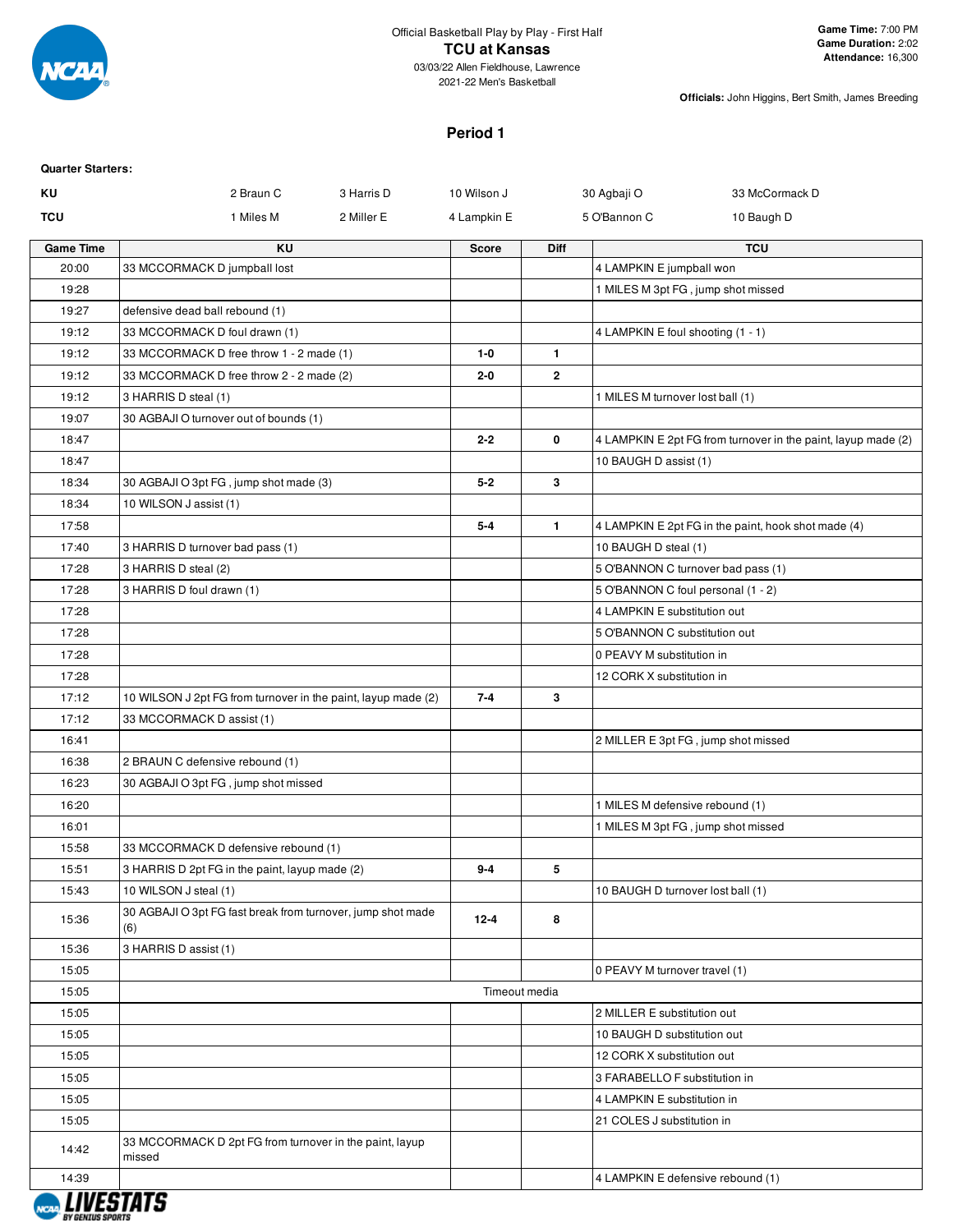

# Official Basketball Play by Play - First Half **TCU at Kansas**

| <b>Game Time</b> | KU                                                                             | <b>Score</b> | <b>Diff</b>   | <b>TCU</b>                                                                      |
|------------------|--------------------------------------------------------------------------------|--------------|---------------|---------------------------------------------------------------------------------|
| 14:26            |                                                                                | $12 - 6$     | 6             | 4 LAMPKIN E 2pt FG in the paint, layup made (6)                                 |
| 14:15            | 30 AGBAJI O 2pt FG in the paint, driving layup made (8)                        | $14-6$       | 8             |                                                                                 |
| 13:50            | 33 MCCORMACK D substitution out                                                |              |               |                                                                                 |
| 13:50            | 44 LIGHTFOOT M substitution in                                                 |              |               |                                                                                 |
| 13:50            |                                                                                |              |               | 0 PEAVY M substitution out                                                      |
| 13:50            |                                                                                |              |               | 1 MILES M substitution out                                                      |
| 13:50            |                                                                                |              |               | 5 O'BANNON C substitution in                                                    |
| 13:50            |                                                                                |              |               | 10 BAUGH D substitution in                                                      |
| 13:45            |                                                                                |              |               | 10 BAUGH D 3pt FG, jump shot missed                                             |
| 13:42            | 44 LIGHTFOOT M defensive rebound (1)                                           |              |               |                                                                                 |
| 13:42            | 44 LIGHTFOOT M turnover travel (1)                                             |              |               |                                                                                 |
| 13:28            |                                                                                |              |               | 5 O'BANNON C 3pt FG from turnover, jump shot missed                             |
| 13:25            | 10 WILSON J defensive rebound (1)                                              |              |               |                                                                                 |
| 13:09            | 2 BRAUN C turnover bad pass (1)                                                |              |               | 21 COLES J steal (1)                                                            |
| 13:04            | 44 LIGHTFOOT M foul drawn (1)                                                  |              |               | 21 COLES J foul offensive (1 - 3)                                               |
| 13:04            |                                                                                |              |               | 21 COLES J turnover offensive (1)                                               |
| 13:04            |                                                                                |              |               | 21 COLES J substitution out                                                     |
| 13:04            |                                                                                |              |               | 2 MILLER E substitution in                                                      |
| 13:04            |                                                                                |              |               | 4 LAMPKIN E substitution out                                                    |
| 13:04            |                                                                                |              |               | 12 CORK X substitution in                                                       |
|                  | 30 AGBAJI O 2pt FG from turnover in the paint, alleyoop made                   |              |               |                                                                                 |
| 12:52            | (10)                                                                           | 16-6         | 10            |                                                                                 |
| 12:52            | 3 HARRIS D assist (2)                                                          |              |               |                                                                                 |
| 12:37            | 2 BRAUN C steal (1)                                                            |              |               | 3 FARABELLO F turnover lost ball (1)                                            |
| 12:30            | 30 AGBAJI O 2pt FG fast break from turnover in the paint, layup<br>made $(12)$ | $18-6$       | $12 \,$       |                                                                                 |
| 12:30            | 2 BRAUN C assist (1)                                                           |              |               |                                                                                 |
| 12:30            |                                                                                |              |               | Timeout 30 Sec                                                                  |
| 12:30            | 3 HARRIS D substitution out                                                    |              |               |                                                                                 |
| 12:30            | 11 MARTIN R substitution in                                                    |              |               |                                                                                 |
| 12:30            |                                                                                |              |               | 3 FARABELLO F substitution out                                                  |
| 12:30            |                                                                                |              |               | 1 MILES M substitution in                                                       |
| 12:09            |                                                                                | $18-8$       | 10            | 12 CORK X 2pt FG in the paint, layup made (2)                                   |
| 11:47            | 44 LIGHTFOOT M 2pt FG in the paint, hook shot made (2)                         | $20 - 8$     | 12            |                                                                                 |
| 11:22            |                                                                                |              |               | 1 MILES M 2pt FG outside the paint, jump shot missed                            |
| 11:20            |                                                                                |              |               | 10 BAUGH D offensive rebound (1)                                                |
| 11:20            | 10 WILSON J foul drawn (1)                                                     |              |               | 12 CORK X foul personal (1 - 4)                                                 |
| 11:20            |                                                                                |              | Timeout media |                                                                                 |
| 11:20            |                                                                                |              |               | 5 O'BANNON C substitution out                                                   |
| 11:20            |                                                                                |              |               | 12 CORK X substitution out                                                      |
| 11:20            |                                                                                |              |               | 0 PEAVY M substitution in                                                       |
| 11:20            |                                                                                |              |               | 4 LAMPKIN E substitution in                                                     |
| 11:07            | 10 WILSON J 3pt FG, jump shot missed                                           |              |               |                                                                                 |
| 11:04            |                                                                                |              |               | 0 PEAVY M defensive rebound (1)                                                 |
| 10:59            |                                                                                | 20-10        | 10            | 2 MILLER E 2pt FG fast break in the paint, dunk, made (2)                       |
| 10:59            |                                                                                |              |               | 1 MILES M assist (1)                                                            |
| 10:38            | 30 AGBAJI O turnover bad pass (2)                                              |              |               |                                                                                 |
| 10:14            |                                                                                |              |               | 1 MILES M 2pt FG from turnover outside the paint, step back<br>jump shot missed |
| 10:09            |                                                                                |              |               | 4 LAMPKIN E offensive rebound (2)                                               |
|                  |                                                                                |              |               |                                                                                 |

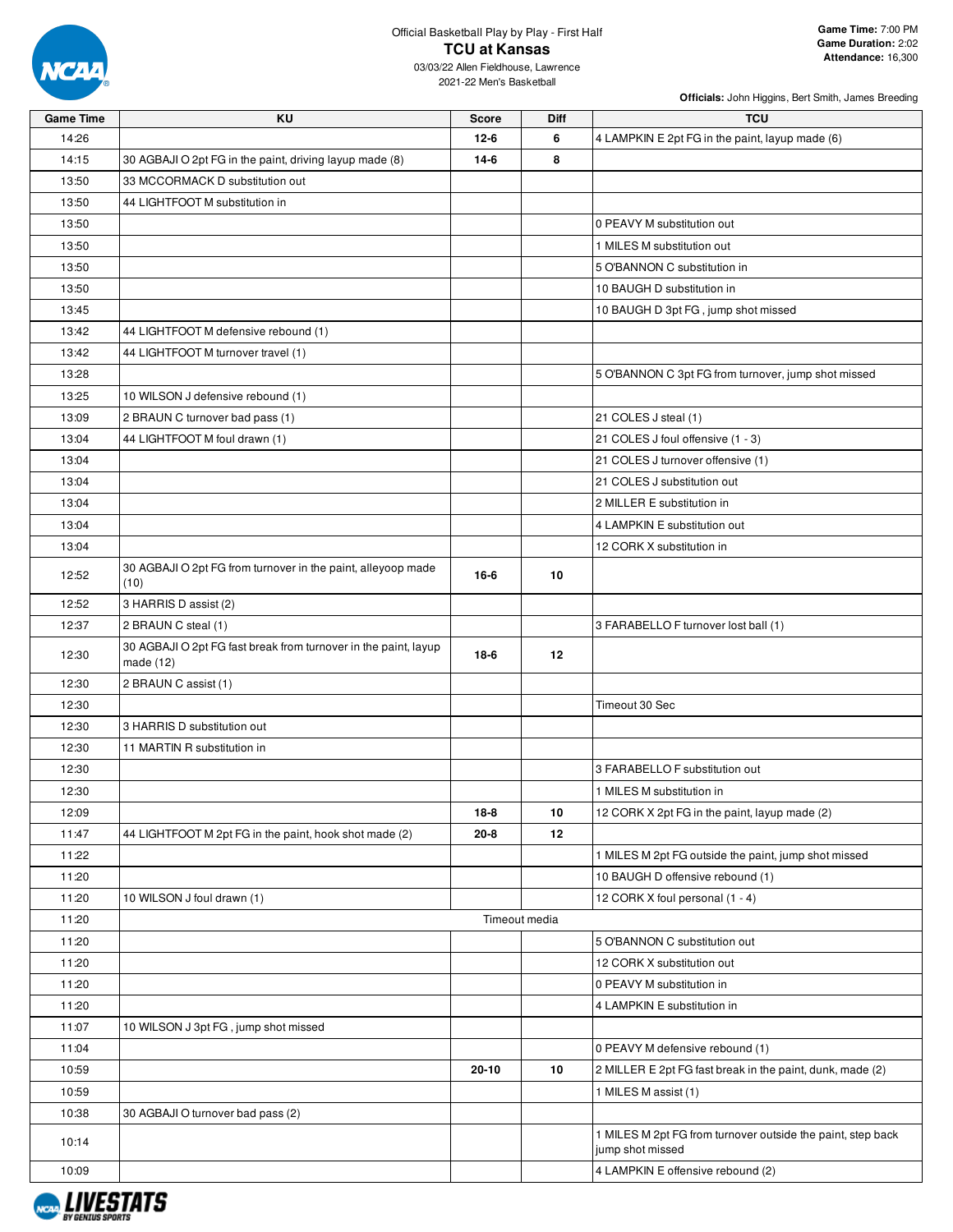

**Game Time:** 7:00 PM **Game Duration:** 2:02 **Attendance:** 16,300

03/03/22 Allen Fieldhouse, Lawrence 2021-22 Men's Basketball

| <b>Game Time</b> | <b>KU</b>                                                                 | <b>Score</b> | <b>Diff</b>    | <b>TCU</b>                                                                    |
|------------------|---------------------------------------------------------------------------|--------------|----------------|-------------------------------------------------------------------------------|
| 10:08            |                                                                           |              |                | 4 LAMPKIN E 2pt FG from turnover second chance in the paint,<br>layup missed  |
| 10:05            | 10 WILSON J defensive rebound (2)                                         |              |                |                                                                               |
| 09:58            | 11 MARTIN R 3pt FG, jump shot missed                                      |              |                |                                                                               |
| 09:55            |                                                                           |              |                | 1 MILES M defensive rebound (2)                                               |
| 09:43            | 10 WILSON J substitution out                                              |              |                |                                                                               |
| 09:43            | 44 LIGHTFOOT M substitution out                                           |              |                |                                                                               |
| 09:43            | 3 HARRIS D substitution in                                                |              |                |                                                                               |
| 09:43            | 33 MCCORMACK D substitution in                                            |              |                |                                                                               |
| 09:32            |                                                                           | $20 - 12$    | 8              | 2 MILLER E 2pt FG in the paint, layup made (4)                                |
| 09:32            |                                                                           |              |                | 4 LAMPKIN E assist (1)                                                        |
| 09:26            | 30 AGBAJI O turnover bad pass (3)                                         |              |                | 10 BAUGH D steal (2)                                                          |
| 09:21            |                                                                           |              |                | 10 BAUGH D 2pt FG from turnover in the paint, layup missed                    |
| 09:17            |                                                                           |              |                | 10 BAUGH D offensive rebound (2)                                              |
| 09:17            |                                                                           | $20 - 14$    | 6              | 10 BAUGH D 2pt FG from turnover second chance in the paint,<br>layup made (2) |
| 09:05            | 11 MARTIN R 2pt FG outside the paint, jump shot missed                    |              |                |                                                                               |
| 09:02            |                                                                           |              |                | 4 LAMPKIN E defensive rebound (3)                                             |
| 08:57            | 11 MARTIN R steal (1)                                                     |              |                | 1 MILES M turnover bad pass (2)                                               |
| 08:57            | 11 MARTIN R substitution out                                              |              |                |                                                                               |
| 08:57            | 1 YESUFU J substitution in                                                |              |                |                                                                               |
| 08:39            | 33 MCCORMACK D 2pt FG from turnover in the paint, hook shot<br>made $(4)$ | $22 - 14$    | 8              |                                                                               |
| 08:13            |                                                                           |              |                | 2 MILLER E 2pt FG outside the paint, jump shot missed                         |
| 08:10            | 33 MCCORMACK D defensive rebound (2)                                      |              |                |                                                                               |
| 07:53            | 33 MCCORMACK D 2pt FG outside the paint, hook shot missed                 |              |                |                                                                               |
| 07:50            |                                                                           |              |                | 2 MILLER E defensive rebound (1)                                              |
| 07:30            | 2 BRAUN C foul shooting (1 - 1)                                           |              |                | 4 LAMPKIN E foul drawn (1)                                                    |
| 07:30            |                                                                           |              | Timeout media  |                                                                               |
| 07:30            | 2 BRAUN C substitution out                                                |              |                |                                                                               |
| 07:30            | 10 WILSON J substitution in                                               |              |                |                                                                               |
| 07:30            |                                                                           | $22 - 15$    | $\overline{7}$ | 4 LAMPKIN E free throw 1 - 2 made (7)                                         |
| 07:29            |                                                                           |              |                | 4 LAMPKIN E free throw 2 - 2 missed                                           |
| 07:28            | 10 WILSON J defensive rebound (3)                                         |              |                |                                                                               |
| 07:09            | 33 MCCORMACK D 2pt FG in the paint, layup blocked                         |              |                |                                                                               |
| 07:09            |                                                                           |              |                | 4 LAMPKIN E block (1)                                                         |
| 07:06            |                                                                           |              |                | 4 LAMPKIN E defensive rebound (4)                                             |
| 07:04            | 1 YESUFU J foul drawn (1)                                                 |              |                | 10 BAUGH D foul offensive (1 - 5)                                             |
| 07:04            |                                                                           |              |                | 10 BAUGH D turnover offensive (2)                                             |
| 07:04            |                                                                           |              |                | 0 PEAVY M substitution out                                                    |
| 07:04            |                                                                           |              |                | 4 LAMPKIN E substitution out                                                  |
| 07:04            |                                                                           |              |                | 10 BAUGH D substitution out                                                   |
| 07:04            |                                                                           |              |                | 3 FARABELLO F substitution in                                                 |
| 07:04            |                                                                           |              |                | 5 O'BANNON C substitution in                                                  |
| 07:04            |                                                                           |              |                | 25 DOUMBIA S substitution in                                                  |
| 06:50            | 30 AGBAJI O 2pt FG from turnover in the paint, layup made (14)            | 24-15        | 9              |                                                                               |
| 06:23            |                                                                           |              |                | 1 MILES M 3pt FG, jump shot missed                                            |
| 06:20            |                                                                           |              |                | 5 O'BANNON C offensive rebound (1)                                            |
| 06:18            |                                                                           | 24-17        | $\overline{7}$ | 5 O'BANNON C 2pt FG second chance in the paint, hook shot                     |
|                  |                                                                           |              |                | made $(2)$                                                                    |

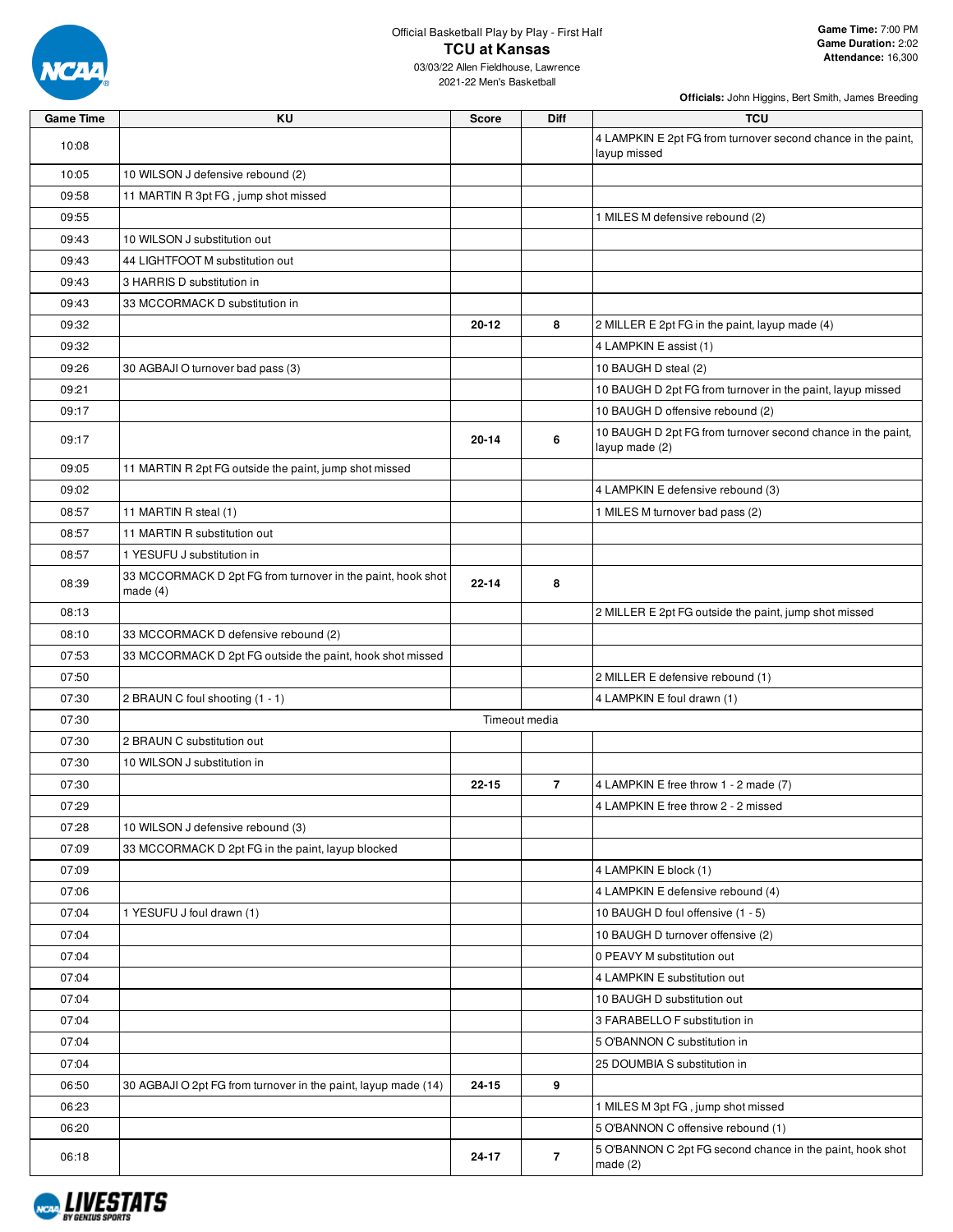

### Official Basketball Play by Play - First Half **TCU at Kansas** 03/03/22 Allen Fieldhouse, Lawrence

2021-22 Men's Basketball

| <b>Game Time</b> | KU                                                          | <b>Score</b> | <b>Diff</b>    | <b>TCU</b>                                                |
|------------------|-------------------------------------------------------------|--------------|----------------|-----------------------------------------------------------|
| 06:07            | 3 HARRIS D 2pt FG in the paint, layup missed                |              |                |                                                           |
| 06:07            |                                                             |              |                | 5 O'BANNON C defensive rebound (2)                        |
| 06:07            | 33 MCCORMACK D foul personal (1 - 2)                        |              |                | 5 O'BANNON C foul drawn (1)                               |
| 06:07            | 30 AGBAJI O substitution out                                |              |                |                                                           |
| 06:07            | 33 MCCORMACK D substitution out                             |              |                |                                                           |
| 06:07            | 2 BRAUN C substitution in                                   |              |                |                                                           |
| 06:07            | 44 LIGHTFOOT M substitution in                              |              |                |                                                           |
| 06:07            |                                                             |              |                | 2 MILLER E substitution out                               |
| 06:07            |                                                             |              |                | 25 DOUMBIA S substitution out                             |
| 06:07            |                                                             |              |                | 0 PEAVY M substitution in                                 |
| 06:07            |                                                             |              |                | 4 LAMPKIN E substitution in                               |
| 05:56            |                                                             |              |                | 5 O'BANNON C 2pt FG in the paint, layup missed            |
| 05:52            |                                                             |              |                | 0 PEAVY M offensive rebound (2)                           |
| 05:52            |                                                             |              |                | 0 PEAVY M 2pt FG second chance in the paint, layup missed |
| 05:50            | 44 LIGHTFOOT M defensive rebound (2)                        |              |                |                                                           |
| 05:49            | 44 LIGHTFOOT M foul drawn (2)                               |              |                | 5 O'BANNON C foul personal (2 - 6)                        |
| 05:49            |                                                             |              |                | 5 O'BANNON C substitution out                             |
| 05:49            |                                                             |              |                | 21 COLES J substitution in                                |
| 05:40            | 3 HARRIS D 2pt FG in the paint, layup blocked               |              |                |                                                           |
| 05:40            |                                                             |              |                | 4 LAMPKIN E block (2)                                     |
| 05:40            | offensive rebound (9)                                       |              |                |                                                           |
|                  | 44 LIGHTFOOT M 2pt FG second chance in the paint, alleyoop  |              |                |                                                           |
| 05:33            | made $(4)$                                                  | 26-17        | 9              |                                                           |
| 05:33            | 3 HARRIS D assist (3)                                       |              |                |                                                           |
| 05:31            | 44 LIGHTFOOT M foul class A technical (1 - 3)               |              |                |                                                           |
| 05:31            |                                                             | $26 - 18$    | 8              | 3 FARABELLO F free throw 1 - 2 made (1)                   |
| 05:31            |                                                             | 26-19        | $\overline{7}$ | 3 FARABELLO F free throw 2 - 2 made (2)                   |
| 05:06            |                                                             | 26-22        | 4              | 21 COLES J 3pt FG, jump shot made (3)                     |
| 05:06            |                                                             |              |                | 3 FARABELLO F assist (1)                                  |
| 04:47            | 2 BRAUN C foul drawn (1)                                    |              |                | 0 PEAVY M foul shooting (1 - 7)                           |
| 04:47            | 2 BRAUN C free throw 1 - 2 missed                           |              |                |                                                           |
| 04:47            | offensive dead ball rebound (2)                             |              |                |                                                           |
| 04:47            | 1 YESUFU J substitution out                                 |              |                |                                                           |
| 04:47            | 30 AGBAJI O substitution in                                 |              |                |                                                           |
| 04:47            |                                                             |              |                | 3 FARABELLO F substitution out                            |
| 04:47            |                                                             |              |                | 4 LAMPKIN E substitution out                              |
| 04:47            |                                                             |              |                | 10 BAUGH D substitution in                                |
| 04:47            |                                                             |              |                | 12 CORK X substitution in                                 |
| 04:46            | 2 BRAUN C free throw 2 - 2 missed                           |              |                |                                                           |
| 04:46            | offensive rebound (10)                                      |              |                |                                                           |
| 04:38            | 30 AGBAJI O 2pt FG second chance in the paint, layup missed |              |                |                                                           |
| 04:38            |                                                             |              |                | 12 CORK X defensive rebound (1)                           |
| 04:38            | 44 LIGHTFOOT M foul personal (2 - 4)                        |              |                | 12 CORK X foul drawn (1)                                  |
| 04:38            | 44 LIGHTFOOT M substitution out                             |              |                |                                                           |
| 04:38            | 33 MCCORMACK D substitution in                              |              |                |                                                           |
| 04:21            |                                                             |              |                | 0 PEAVY M 3pt FG, jump shot missed                        |
| 04:18            | 33 MCCORMACK D defensive rebound (3)                        |              |                |                                                           |
| 04:15            | 10 WILSON J foul drawn (2)                                  |              |                | 21 COLES J foul shooting (2 - 8)                          |
| 04:15            | 10 WILSON J free throw fast break 1 - 2 made (3)            | 27-22        | 5              |                                                           |

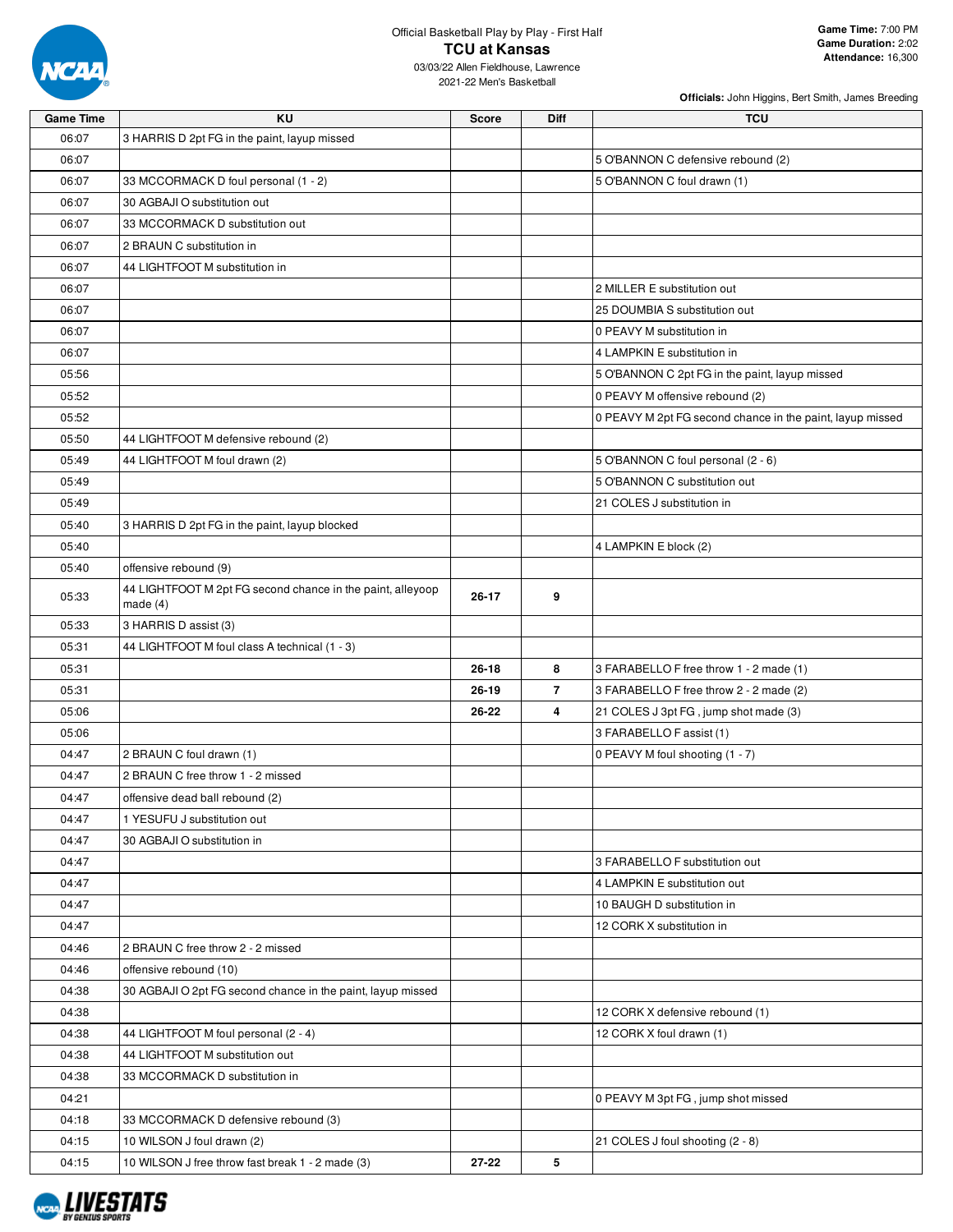

## Official Basketball Play by Play - First Half **TCU at Kansas**

| <b>Game Time</b> | KU                                                         | <b>Score</b>         | Diff           | <b>TCU</b>                                                          |
|------------------|------------------------------------------------------------|----------------------|----------------|---------------------------------------------------------------------|
| 04:15            |                                                            |                      |                | 21 COLES J substitution out                                         |
| 04:15            |                                                            |                      |                | 2 MILLER E substitution in                                          |
| 04:15            | 10 WILSON J free throw fast break 2 - 2 made (4)           | 28-22                | 6              |                                                                     |
| 03:45            |                                                            | 28-24                | 4              | 12 CORK X 2pt FG in the paint, layup made (4)                       |
| 03:45            |                                                            |                      |                | 1 MILES M assist (2)                                                |
| 03:32            | 30 AGBAJI O 3pt FG, jump shot missed                       |                      |                |                                                                     |
| 03:29            |                                                            |                      |                | 10 BAUGH D defensive rebound (3)                                    |
| 03:27            |                                                            | 28-26                | $\mathbf{2}$   | 2 MILLER E 2pt FG fast break in the paint, layup made (6)           |
| 03:27            |                                                            |                      |                | 12 CORK X assist (1)                                                |
| 03:24            | Timeout 30 Sec                                             |                      |                |                                                                     |
| 03:24            |                                                            | Timeout media        |                |                                                                     |
| 03:24            |                                                            |                      |                | 0 PEAVY M substitution out                                          |
| 03:24            |                                                            |                      |                | 5 O'BANNON C substitution in                                        |
| 03:14            | 33 MCCORMACK D foul drawn (2)                              |                      |                | 1 MILES M foul personal (1 - 9)                                     |
| 03:14            |                                                            |                      |                | 12 CORK X substitution out                                          |
| 03:14            |                                                            |                      |                | 4 LAMPKIN E substitution in                                         |
| 03:14            | 33 MCCORMACK D 1&1 free throw 1 made (5)                   | 29-26                | 3              |                                                                     |
| 03:14            | 33 MCCORMACK D 1&1 free throw 2 made (6)                   | 30-26                | 4              |                                                                     |
| 02:48            |                                                            | 30-28                | 2              | 1 MILES M 2pt FG outside the paint, jump shot made (2)              |
| 02:35            | 2 BRAUN C 2pt FG in the paint, floating jump shot made (2) | 32-28                | 4              |                                                                     |
| 02:23            | 33 MCCORMACK D foul shooting (2 - 5)                       |                      |                | 5 O'BANNON C foul drawn (2)                                         |
| 02:23            |                                                            | $32 - 29$            | 3              | 5 O'BANNON C free throw 1 - 2 made (3)                              |
| 02:23            | 33 MCCORMACK D substitution out                            |                      |                |                                                                     |
| 02:23            | 21 CLEMENCE Z substitution in                              |                      |                |                                                                     |
| 02:23            |                                                            | 32-30                | $\overline{2}$ | 5 O'BANNON C free throw 2 - 2 made (4)                              |
| 02:23            |                                                            |                      |                | 5 O'BANNON C substitution out                                       |
| 02:23            |                                                            |                      |                | 0 PEAVY M substitution in                                           |
| 02:07            | 21 CLEMENCE Z 3pt FG, jump shot missed                     |                      |                |                                                                     |
| 02:04            |                                                            |                      |                | 2 MILLER E defensive rebound (2)                                    |
| 01:42            |                                                            |                      |                | 2 MILLER E 2pt FG in the paint, layup blocked                       |
| 01:42            | 21 CLEMENCE Z block (1)                                    |                      |                |                                                                     |
| 01:32            |                                                            |                      |                | 4 LAMPKIN E offensive rebound (5)                                   |
| 01:31            |                                                            |                      |                | 4 LAMPKIN E 2pt FG second chance in the paint, layup missed         |
| 01:31            | 2 BRAUN C defensive rebound (2)                            |                      |                |                                                                     |
| 01:30            | 21 CLEMENCE Z foul drawn (1)                               |                      |                | 0 PEAVY M foul personal (2 - 10)                                    |
| 01:30            | 21 CLEMENCE Z free throw 1 - 2 missed                      |                      |                |                                                                     |
| 01:30            | offensive dead ball rebound (3)                            |                      |                |                                                                     |
| 01:30            |                                                            |                      |                | 0 PEAVY M substitution out                                          |
| 01:30            |                                                            |                      |                | 5 O'BANNON C substitution in                                        |
| 01:30            | 21 CLEMENCE Z free throw 2 - 2 made (1)                    | 33-30                | 3              |                                                                     |
| 01:30            |                                                            | 33-33                | 0              | 1 MILES M 3pt FG, jump shot made (5)                                |
| 00:59            | 2 BRAUN C 2pt FG in the paint, driving layup made (4)      | 35-33                | $\mathbf{2}$   |                                                                     |
| 00:40            |                                                            |                      |                | 5 O'BANNON C 3pt FG, jump shot missed                               |
| 00:33            |                                                            |                      |                | 2 MILLER E offensive rebound (3)                                    |
| 00:33            |                                                            | 35-35                | 0              | 2 MILLER E 2pt FG second chance in the paint, hook shot made<br>(8) |
| 00:02            | 21 CLEMENCE Z 3pt FG, jump shot missed                     |                      |                |                                                                     |
| 00:00            |                                                            |                      |                | 10 BAUGH D defensive rebound (4)                                    |
|                  |                                                            | <b>END OF PERIOD</b> |                |                                                                     |

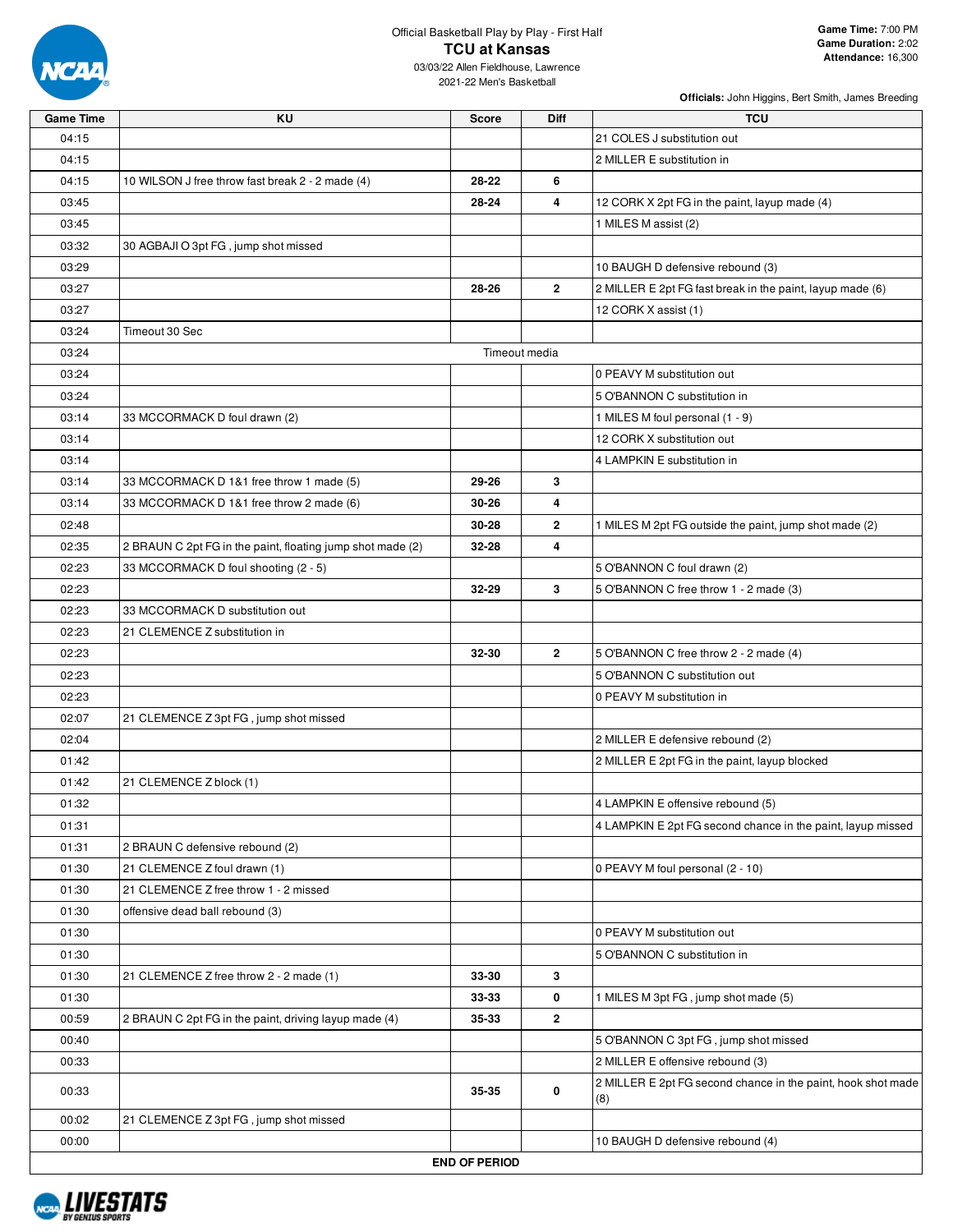Official Basketball Play by Play - First Half **T C U a t K a n s a s**



03/03/22 Allen Fieldhouse, Lawrence 2021-22 Men's Basketba



| <b>Game Time</b> | $\mathbf{V}$<br>n,                           | Score | Diff | <b>TOU</b><br>ישו |  |  |  |  |
|------------------|----------------------------------------------|-------|------|-------------------|--|--|--|--|
|                  | $\sim$ $\sim$ $\sim$ $\sim$<br>171<br>.<br>. |       |      |                   |  |  |  |  |

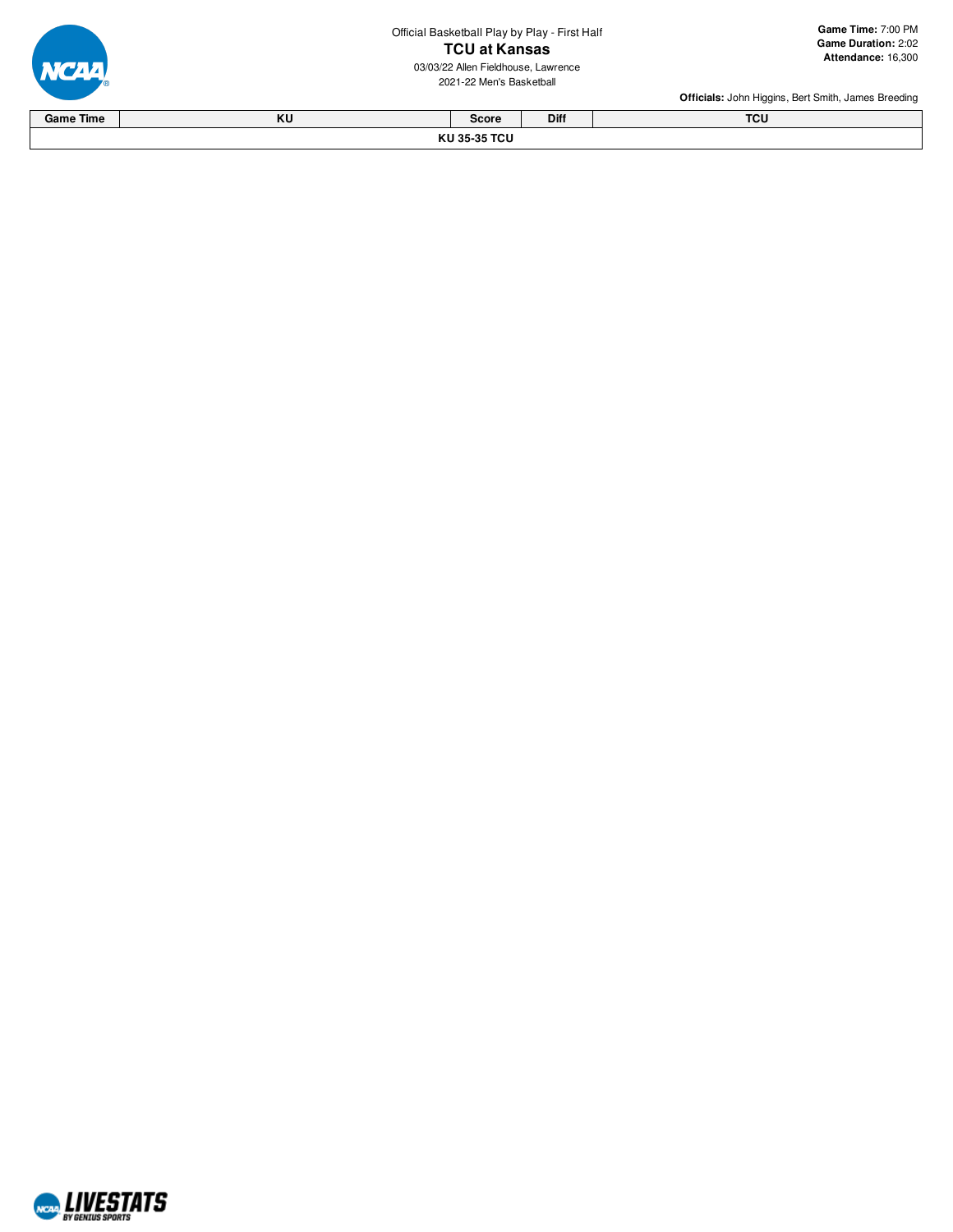

|               |                       |   |       | FG        | 3P           | <b>FT</b> |          |               | <b>Rebounds</b> | <b>Fouls</b>   |                | TP | AS I | <b>TO</b> | <b>ST</b> |                | <b>Blocks</b> | $+/-$        |
|---------------|-----------------------|---|-------|-----------|--------------|-----------|----------|---------------|-----------------|----------------|----------------|----|------|-----------|-----------|----------------|---------------|--------------|
|               | NO. Name              |   | Min   | M-A       | M-A          | M-A       | OR.      | <b>DR</b>     | <b>TOT</b>      | <b>PF</b>      | <b>FD</b>      |    |      |           |           | <b>BS</b>      | <b>BA</b>     |              |
| 2             | <b>Emanuel Miller</b> | F | 16:07 | $4 - 7$   | $0 - 1$      | $0 - 0$   |          | 2             | 3               | 0              | 0              | 8  | 0    | 0         | 0         | $\Omega$       |               | $-2$         |
| 5             | Chuck O'Bannon        | F | 08:48 | $1 - 4$   | $0 - 2$      | $2 - 2$   |          |               | $\overline{c}$  | $\overline{c}$ | $\overline{2}$ | 4  | 0    | 1         | 0         | 0              | 0             | -3           |
| 4             | Eddie Lampkin         | С | 13:23 | $3-5$     | $0 - 0$      | $1-2$     | 2        | 3             | 5               |                |                | 7  |      | 0         | 0         | $\overline{2}$ | $\mathbf 0$   | 9            |
|               | <b>Mike Miles</b>     | G | 18:40 | $2 - 7$   | $1 - 4$      | $0 - 0$   | $\Omega$ | $\mathcal{P}$ | $\overline{2}$  |                | 0              | 5  | 2    | 2         | 0         | 0              | 0             | 4            |
| 10            | Damion Baugh          | G | 16:28 | 1-3       | $0 - 1$      | $0-0$     | 2        | 2             | 4               |                | 0              | 2  |      | 2         | 2         | 0              | 0             | -3           |
| 0             | Micah Peavy           |   | 11:30 | $0 - 2$   | $0 - 1$      | $0 - 0$   |          |               | 2               | 2              | $\Omega$       | 0  | 0    |           | $\Omega$  | 0              | $\Omega$      | 3            |
| 12            | Xavier Cork           |   | 05:40 | $2-2$     | $0 - 0$      | $0-0$     | 0        |               |                 |                |                | 4  |      | 0         | 0         | $\Omega$       | $\mathbf 0$   | -9           |
| 3             | Francisco Farabello   |   | 04:52 | $0 - 0$   | $0 - 0$      | $2 - 2$   | $\Omega$ | $\Omega$      | $\mathbf 0$     | 0              | 0              | 2  |      |           | $\Omega$  | 0              | $\Omega$      | -1           |
| 21            | JaKobe Coles          |   | 03:35 | $1 - 1$   | 1-1          | $0-0$     | 0        | $\Omega$      | $\mathbf 0$     | 2              | 0              | 3  | 0    |           |           | 0              | 0             | 2            |
| 25            | Souleymane Doumbia    |   | 00:57 | $0 - 0$   | $0 - 0$      | $ 0-0 $   | $\Omega$ | $\Omega$      | 0               | 0              | 0              | 0  | 0    | $\Omega$  | 0         | 0              | $\Omega$      | 0            |
| Team          |                       |   |       |           |              |           | 0        | 0             | 0               |                |                | 0  |      | 0         |           |                |               |              |
| <b>Totals</b> |                       |   |       | $14 - 31$ | $2 - 10$ 5-6 |           | 7        | 12            | 19              | 10             | $\overline{4}$ | 35 | 6    | 8         | 3         | 2              |               | $\mathbf{0}$ |
|               | Technical Fouls::NONE |   |       |           |              |           |          |               |                 |                |                |    |      |           |           |                |               |              |



Dead Ball Rebounds: 0, 0

|               | Kansas - 35          |       |           |         |           |              |                 |                |                |                |    |          |             |              |           |               |       |
|---------------|----------------------|-------|-----------|---------|-----------|--------------|-----------------|----------------|----------------|----------------|----|----------|-------------|--------------|-----------|---------------|-------|
|               |                      |       | <b>FG</b> | 3Р      | <b>FT</b> |              | <b>Rebounds</b> |                |                | <b>Fouls</b>   | ТP |          | AS TO ST    |              |           | <b>Blocks</b> |       |
|               | NO. Name             | Min   | M-A       | M-A     | M-A       | OR.          | <b>DR</b>       | <b>TOT</b>     | <b>PF</b>      | <b>FD</b>      |    |          |             |              | <b>BS</b> | <b>BA</b>     | $+/-$ |
| 10            | Jalen Wilson<br>F    | 17:47 | $1-2$     | $0 - 1$ | $2 - 2$   | $\Omega$     | 3               | 3              | 0              | 2              | 4  |          | 0           |              | $\Omega$  | 0             | 2     |
| 33            | David McCormack<br>F | 12:01 | $1 - 4$   | $0-0$   | $4 - 4$   | $\mathbf{0}$ | 3               | 3              | $\overline{2}$ | $\overline{2}$ | 6  |          | $\mathbf 0$ | $\mathbf{0}$ | 0         |               | 4     |
| 2             | Christian Braun<br>G | 18:37 | $2 - 2$   | $0 - 0$ | $0 - 2$   | $\Omega$     | 2               | $\overline{2}$ |                |                | 4  |          |             |              | $\Omega$  | 0             |       |
| 3             | Dajuan Harris<br>G   | 17:13 | $1-3$     | $0-0$   | $0 - 0$   | $\Omega$     | $\Omega$        | $\Omega$       | $\Omega$       |                | 2  | 3        |             | 2            | $\Omega$  |               | 2     |
| 30            | Ochai Agbaji<br>G    | 18:40 | $6 - 9$   | $2 - 4$ | $0-0$     | $\Omega$     | $\Omega$        | $\mathbf 0$    | 0              | 0              | 14 | 0        | 3           | 0            | $\Omega$  | 0             | 3     |
| 44            | Mitch Lightfoot      | 05:36 | $2 - 2$   | $0-0$   | $0 - 0$   | $\Omega$     | $\overline{2}$  | $\overline{2}$ | 2              | $\overline{2}$ | 4  | 0        |             | 0            | $\Omega$  | $\Omega$      | $-1$  |
| 11            | Remy Martin          | 03:33 | $0 - 2$   | $0 - 1$ | $0-0$     | $\Omega$     | $\Omega$        | $\mathbf 0$    | 0              | 0              | 0  | 0        | 0           |              | $\Omega$  | 0             | -6    |
|               | Joseph Yesufu        | 04:10 | $0 - 0$   | $0 - 0$ | $0 - 0$   | $\Omega$     | $\Omega$        | $\Omega$       | $\Omega$       |                | 0  | $\Omega$ | $\Omega$    | $\Omega$     | $\Omega$  | $\Omega$      | $-2$  |
| 21            | Zach Clemence        | 02:23 | $0 - 2$   | $0-2$   | $1-2$     | $\Omega$     | $\Omega$        | $\Omega$       | 0              |                |    | 0        | 0           | 0            |           | $\Omega$      | -3    |
| Team          |                      |       |           |         |           | 2            | $\Omega$        | 2              |                |                | 0  |          | 0           |              |           |               |       |
| <b>Totals</b> |                      |       | $13 - 26$ | $2 - 8$ | $7 - 10$  | 2            | 10              | 12             | 5              | 10             | 35 | 6        | 6           | 5            |           | 2             | 0     |

| <b>Shooting By Period</b> |          |       |  |  |  |  |  |  |
|---------------------------|----------|-------|--|--|--|--|--|--|
| 1st<br>FG%                | 13-26    | 50.0% |  |  |  |  |  |  |
| 3PT%                      | $2 - 8$  | 25.0% |  |  |  |  |  |  |
| FT%                       | $7 - 10$ | 70%   |  |  |  |  |  |  |
| GM FG%                    | 13-26    | 50.0% |  |  |  |  |  |  |
| 3PT%                      | $2 - 8$  | 25.0% |  |  |  |  |  |  |
| FT%                       | $7 - 10$ | 70.0% |  |  |  |  |  |  |

Dead Ball Rebounds: 2, 1

|                         | TCU                     | ΚU                          |  |  |  |
|-------------------------|-------------------------|-----------------------------|--|--|--|
| <b>Biggest lead</b>     |                         | $0(1st20:00) 12(1st12:30) $ |  |  |  |
| <b>Best Scoring Run</b> | 6(1 <sup>st</sup> 9:17) | $7(1^{st} 15:36)$           |  |  |  |
| <b>Lead Changes</b>     |                         |                             |  |  |  |
| <b>Times Tied</b>       |                         |                             |  |  |  |
| <b>Time with Lead</b>   | 00:00                   | 17:56                       |  |  |  |

| <b>Points from</b>   | <b>TCU</b> | KU | eı |
|----------------------|------------|----|----|
| Turnovers            | 4          | 13 |    |
| Paint                | 22         | 22 |    |
| <b>Second Chance</b> | 6          | 2  | ТΟ |
| <b>Fast Breaks</b>   |            |    | ĸ  |
| <b>Bench</b>         | 9          | 5  |    |

**Technical Fouls:**Lightfoot 1 st5:31

| <b>Period by Period Scoring</b> |                     |    |    |  |  |  |  |  |  |  |
|---------------------------------|---------------------|----|----|--|--|--|--|--|--|--|
|                                 | 2nd<br>ТОТ<br>1st l |    |    |  |  |  |  |  |  |  |
| <b>TCU</b>                      | 35                  | 33 | 68 |  |  |  |  |  |  |  |
| ΚU                              | 35                  | 37 | 72 |  |  |  |  |  |  |  |

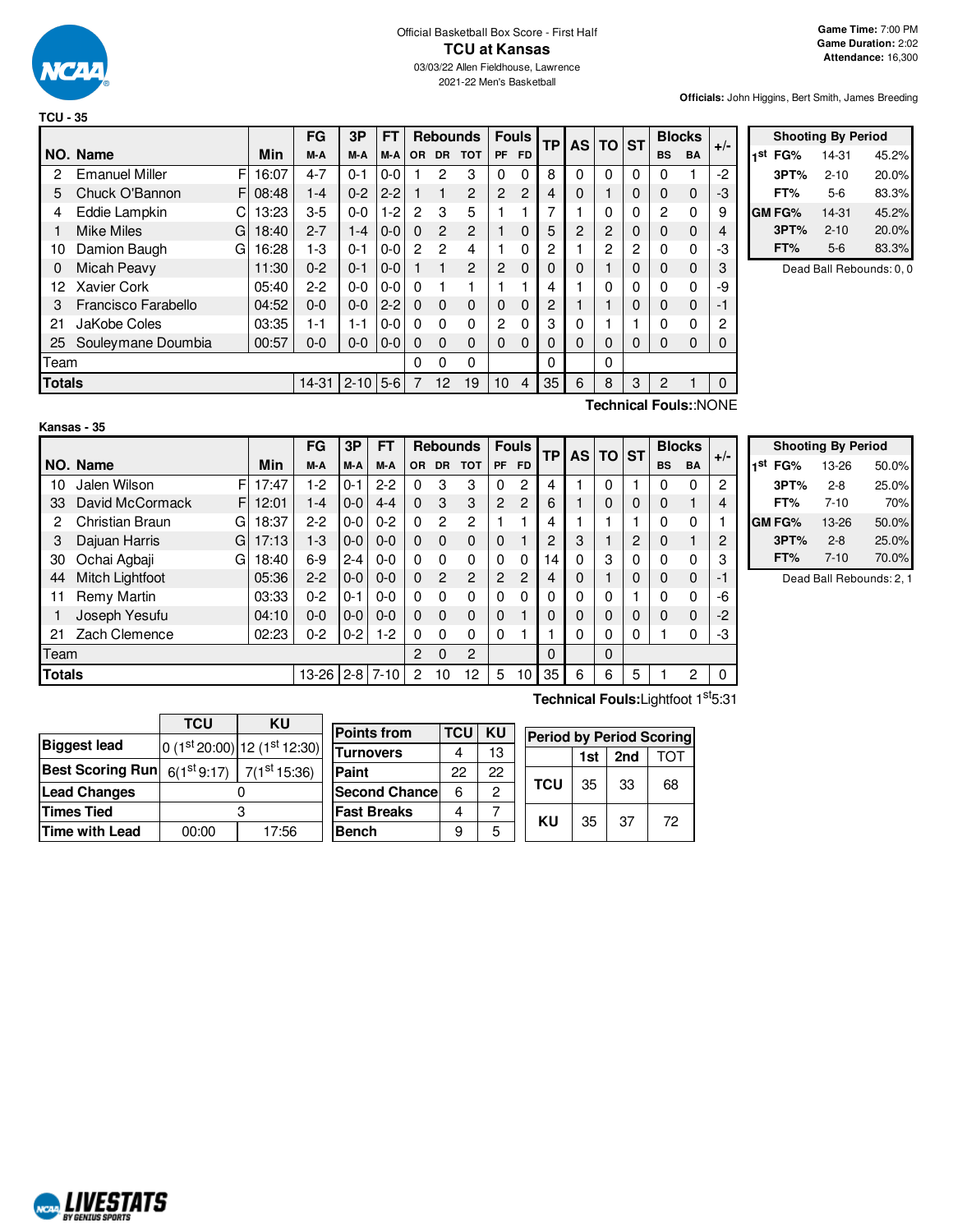

2021-22 Men's Basketball

**Officials:** John Higgins, Bert Smith, James Breeding

### **Period 2**

| <b>Quarter Starters:</b> |                                                                           |            |               |             |                                         |                                                          |
|--------------------------|---------------------------------------------------------------------------|------------|---------------|-------------|-----------------------------------------|----------------------------------------------------------|
| KU                       | 2 Braun C                                                                 | 3 Harris D | 10 Wilson J   |             | 30 Agbaji O                             | 33 McCormack D                                           |
| TCU                      | 1 Miles M                                                                 | 2 Miller E | 4 Lampkin E   |             | 5 O'Bannon C                            | 10 Baugh D                                               |
| <b>Game Time</b>         | KU                                                                        |            | <b>Score</b>  | <b>Diff</b> |                                         | <b>TCU</b>                                               |
| 20:00                    | 21 CLEMENCE Z substitution out                                            |            |               |             |                                         |                                                          |
| 20:00                    | 33 MCCORMACK D substitution in                                            |            |               |             |                                         |                                                          |
| 19:47                    | 30 AGBAJI O 3pt FG, jump shot missed                                      |            |               |             |                                         |                                                          |
| 19:44                    |                                                                           |            |               |             | 2 MILLER E defensive rebound (4)        |                                                          |
| 19:22                    |                                                                           |            |               |             |                                         | 10 BAUGH D 2pt FG in the paint, pull up jump shot missed |
| 19:18                    | 10 WILSON J defensive rebound (4)                                         |            |               |             |                                         |                                                          |
| 19:03                    | 3 HARRIS D 2pt FG in the paint, floating jump shot missed                 |            |               |             |                                         |                                                          |
| 18:59                    |                                                                           |            |               |             | 4 LAMPKIN E defensive rebound (6)       |                                                          |
| 18:45                    |                                                                           |            |               |             |                                         | 2 MILLER E 2pt FG in the paint, jump shot missed         |
| 18:42                    | 10 WILSON J defensive rebound (5)                                         |            |               |             |                                         |                                                          |
| 18:42                    | 10 WILSON J foul drawn (3)                                                |            |               |             | 4 LAMPKIN E foul personal (2 - 1)       |                                                          |
| 18:25                    | 33 MCCORMACK D 2pt FG in the paint, layup missed                          |            |               |             |                                         |                                                          |
| 18:20                    | 10 WILSON J offensive rebound (6)                                         |            |               |             |                                         |                                                          |
| 18:20                    | 10 WILSON J 2pt FG second chance in the paint, layup made<br>(6)          |            | 37-35         | 2           |                                         |                                                          |
| 18:09                    |                                                                           |            | 37-37         | 0           |                                         | 2 MILLER E 2pt FG in the paint, layup made (10)          |
| 18:09                    |                                                                           |            |               |             | 10 BAUGH D assist (2)                   |                                                          |
| 17:55                    | 30 AGBAJI O 3pt FG, jump shot missed                                      |            |               |             |                                         |                                                          |
| 17:52                    | 2 BRAUN C offensive rebound (3)                                           |            |               |             |                                         |                                                          |
| 17:45                    | 2 BRAUN C foul drawn (2)                                                  |            |               |             | 1 MILES M foul personal (2 - 2)         |                                                          |
| 17:41                    | 3 HARRIS D foul drawn (2)                                                 |            |               |             | 1 MILES M foul personal (3 - 3)         |                                                          |
| 17:41                    |                                                                           |            |               |             | 1 MILES M substitution out              |                                                          |
| 17:41                    |                                                                           |            |               |             | 3 FARABELLO F substitution in           |                                                          |
| 17:32                    | 30 AGBAJI O 2pt FG second chance in the paint, driving layup<br>made (16) |            | 39-37         | 2           |                                         |                                                          |
| 17:00                    |                                                                           |            | 39-39         | 0           |                                         | 10 BAUGH D 2pt FG outside the paint, jump shot made (4)  |
| 16:50                    | 30 AGBAJI O 3pt FG, jump shot missed                                      |            |               |             |                                         |                                                          |
| 16:47                    |                                                                           |            |               |             | 3 FARABELLO F defensive rebound (1)     |                                                          |
| 16:42                    |                                                                           |            | 39-42         | -3          | 5 O'BANNON C 3pt FG, jump shot made (7) |                                                          |
| 16:42                    |                                                                           |            |               |             | 3 FARABELLO F assist (2)                |                                                          |
| 16:22                    | 3 HARRIS D 2pt FG in the paint, jump shot missed                          |            |               |             |                                         |                                                          |
| 16:20                    |                                                                           |            |               |             | defensive rebound (23)                  |                                                          |
| 16:20                    |                                                                           |            |               |             | 4 LAMPKIN E substitution out            |                                                          |
| 16:20                    |                                                                           |            |               |             | 12 CORK X substitution in               |                                                          |
| 16:01                    |                                                                           |            | 39-44         | -5          |                                         | 10 BAUGH D 2pt FG in the paint, layup made (6)           |
| 15:58                    | Timeout 30 Sec                                                            |            |               |             |                                         |                                                          |
| 15:58                    |                                                                           |            | Timeout media |             |                                         |                                                          |
| 15:58                    |                                                                           |            |               |             | 2 MILLER E substitution out             |                                                          |
| 15:58                    |                                                                           |            |               |             | 5 O'BANNON C substitution out           |                                                          |
| 15:58                    |                                                                           |            |               |             | 0 PEAVY M substitution in               |                                                          |
| 15:58                    |                                                                           |            |               |             | 21 COLES J substitution in              |                                                          |
| 15:47                    | 30 AGBAJI O foul drawn (1)                                                |            |               |             | 21 COLES J foul shooting (3 - 4)        |                                                          |
| 15:47                    |                                                                           |            | Timeout media |             |                                         |                                                          |
| 15:47                    |                                                                           |            |               |             | 21 COLES J substitution out             |                                                          |
| <b>BY GENIUS SPORT</b>   | <i><b>LIVESTATS</b></i>                                                   |            |               |             |                                         |                                                          |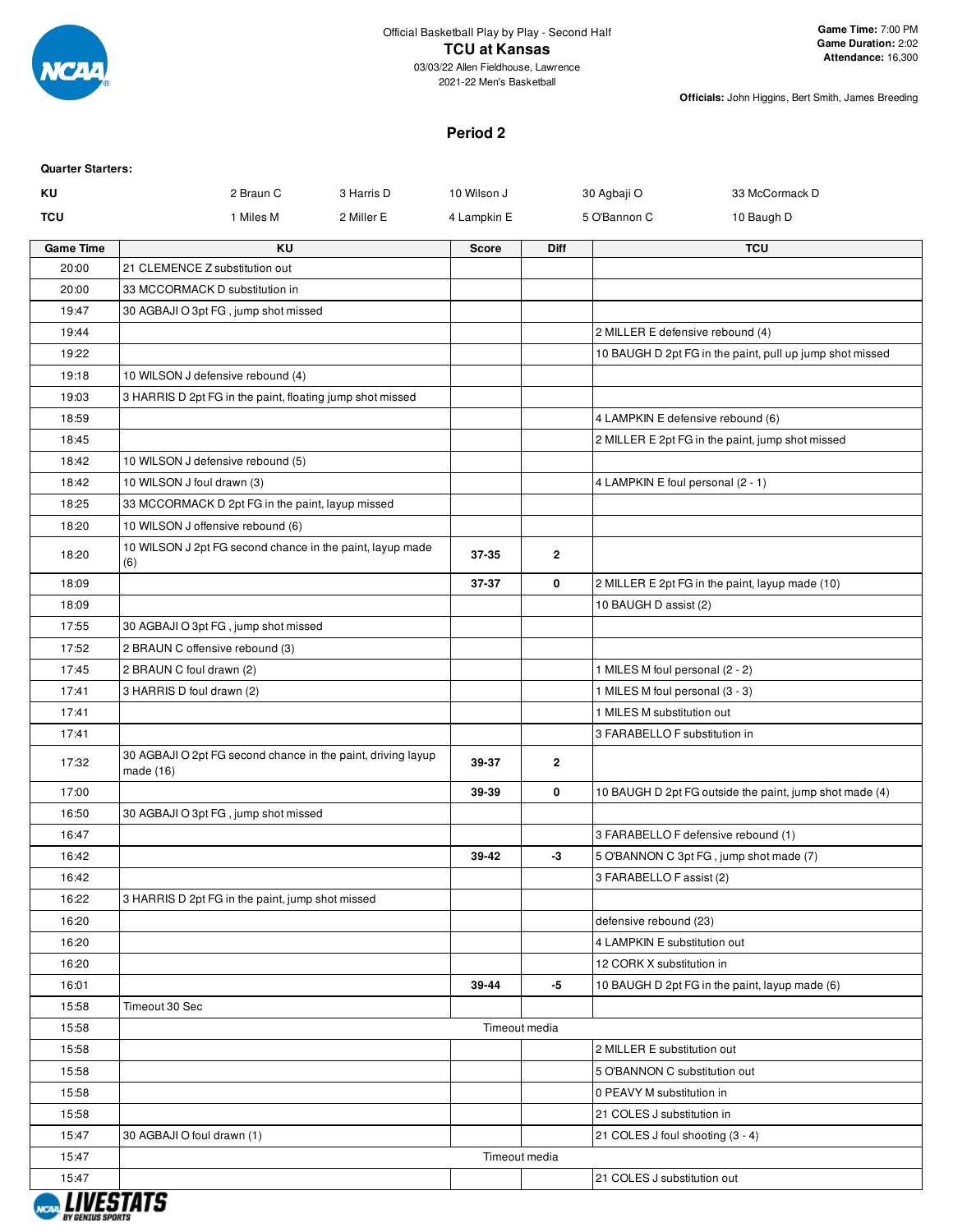

# Official Basketball Play by Play - Second Half **TCU at Kansas**

| <b>Game Time</b> | <b>KU</b>                                                                      | <b>Score</b> | Diff | <b>TCU</b>                                               |
|------------------|--------------------------------------------------------------------------------|--------------|------|----------------------------------------------------------|
| 15:47            |                                                                                |              |      | 2 MILLER E substitution in                               |
| 15:47            | 30 AGBAJI O free throw 1 - 2 made (17)                                         | 40-44        | $-4$ |                                                          |
| 15:47            | 30 AGBAJI O free throw 2 - 2 made (18)                                         | 41-44        | -3   |                                                          |
| 15:22            |                                                                                | 41-47        | -6   | 3 FARABELLO F 3pt FG, jump shot made (5)                 |
| 15:22            |                                                                                |              |      | 10 BAUGH D assist (3)                                    |
| 15:05            | 33 MCCORMACK D turnover lost ball (1)                                          |              |      | 0 PEAVY M steal (1)                                      |
| 14:57            |                                                                                |              |      | 12 CORK X turnover travel (1)                            |
| 14:57            | 10 WILSON J substitution out                                                   |              |      |                                                          |
| 14:57            | 33 MCCORMACK D substitution out                                                |              |      |                                                          |
| 14:57            | 1 YESUFU J substitution in                                                     |              |      |                                                          |
| 14:57            | 44 LIGHTFOOT M substitution in                                                 |              |      |                                                          |
|                  |                                                                                |              |      |                                                          |
| 14:46            | 3 HARRIS D 2pt FG from turnover in the paint, floating jump shot<br>made $(4)$ | 43-47        | -4   |                                                          |
| 14:37            | 44 LIGHTFOOT M foul shooting (3 - 1)                                           |              |      | 10 BAUGH D foul drawn (1)                                |
| 14:37            |                                                                                | 43-48        | -5   | 10 BAUGH D free throw 1 - 2 made (7)                     |
| 14:37            |                                                                                | 43-49        | -6   | 10 BAUGH D free throw 2 - 2 made (8)                     |
| 14:26            | 2 BRAUN C turnover lost ball (2)                                               |              |      | 10 BAUGH D steal (3)                                     |
| 14:26            | 30 AGBAJI O foul personal (1 - 2)                                              |              |      | 10 BAUGH D foul drawn (2)                                |
| 14:26            | 2 BRAUN C substitution out                                                     |              |      |                                                          |
|                  |                                                                                |              |      |                                                          |
| 14:26            | 55 COLEMAN-LANDS J substitution in                                             |              |      |                                                          |
| 14:26            |                                                                                |              |      | 0 PEAVY M substitution out                               |
| 14:26            |                                                                                |              |      | 5 O'BANNON C substitution in                             |
| 14:13            | 44 LIGHTFOOT M steal (1)                                                       |              |      | 10 BAUGH D turnover bad pass (3)                         |
| 14:08            | 1 YESUFU J 2pt FG from turnover in the paint, driving layup<br>blocked         |              |      |                                                          |
| 14:08            |                                                                                |              |      | 12 CORK X block (1)                                      |
| 14:03            | 55 COLEMAN-LANDS J offensive rebound (1)                                       |              |      |                                                          |
| 14:01            | 3 HARRIS D 3pt FG from turnover second chance, jump shot<br>made $(7)$         | 46-49        | -3   |                                                          |
| 14:01            | 1 YESUFU J assist (1)                                                          |              |      |                                                          |
| 13:43            |                                                                                | 46-51        | -5   | 2 MILLER E 2pt FG outside the paint, jump shot made (12) |
| 13:43            |                                                                                |              |      | 10 BAUGH D assist (4)                                    |
| 13:25            | 1 YESUFU J 3pt FG, jump shot made (3)                                          | 49-51        | -2   |                                                          |
| 13:25            | 30 AGBAJI O assist (1)                                                         |              |      |                                                          |
| 13:02            |                                                                                | 49-53        | -4   | 10 BAUGH D 2pt FG outside the paint, jump shot made (10) |
| 12:45            | 3 HARRIS D 2pt FG outside the paint, jump shot made (9)                        | 51-53        | -2   |                                                          |
| 12:27            | 44 LIGHTFOOT M steal (2)                                                       |              |      | 3 FARABELLO F turnover bad pass (2)                      |
| 12:18            | 55 COLEMAN-LANDS J 3pt FG from turnover, jump shot missed                      |              |      |                                                          |
| 12:16            |                                                                                |              |      | defensive rebound (24)                                   |
| 12:16            |                                                                                |              |      | 10 BAUGH D substitution out                              |
| 12:16            |                                                                                |              |      | 12 CORK X substitution out                               |
| 12:16            |                                                                                |              |      | 1 MILES M substitution in                                |
| 12:16            |                                                                                |              |      | 4 LAMPKIN E substitution in                              |
| 12:01            |                                                                                |              |      | 3 FARABELLO F 3pt FG, jump shot missed                   |
| 11:59            | 30 AGBAJI O defensive rebound (1)                                              |              |      |                                                          |
| 11:53            | 30 AGBAJI O 2pt FG in the paint, layup blocked                                 |              |      |                                                          |
| 11:53            |                                                                                |              |      | 5 O'BANNON C block (1)                                   |
|                  |                                                                                |              |      |                                                          |
| 11:50            |                                                                                |              |      | 4 LAMPKIN E defensive rebound (7)                        |
| 11:28            |                                                                                |              |      | 1 MILES M 2pt FG outside the paint, jump shot missed     |
| 11:26            | 44 LIGHTFOOT M defensive rebound (3)                                           |              |      |                                                          |

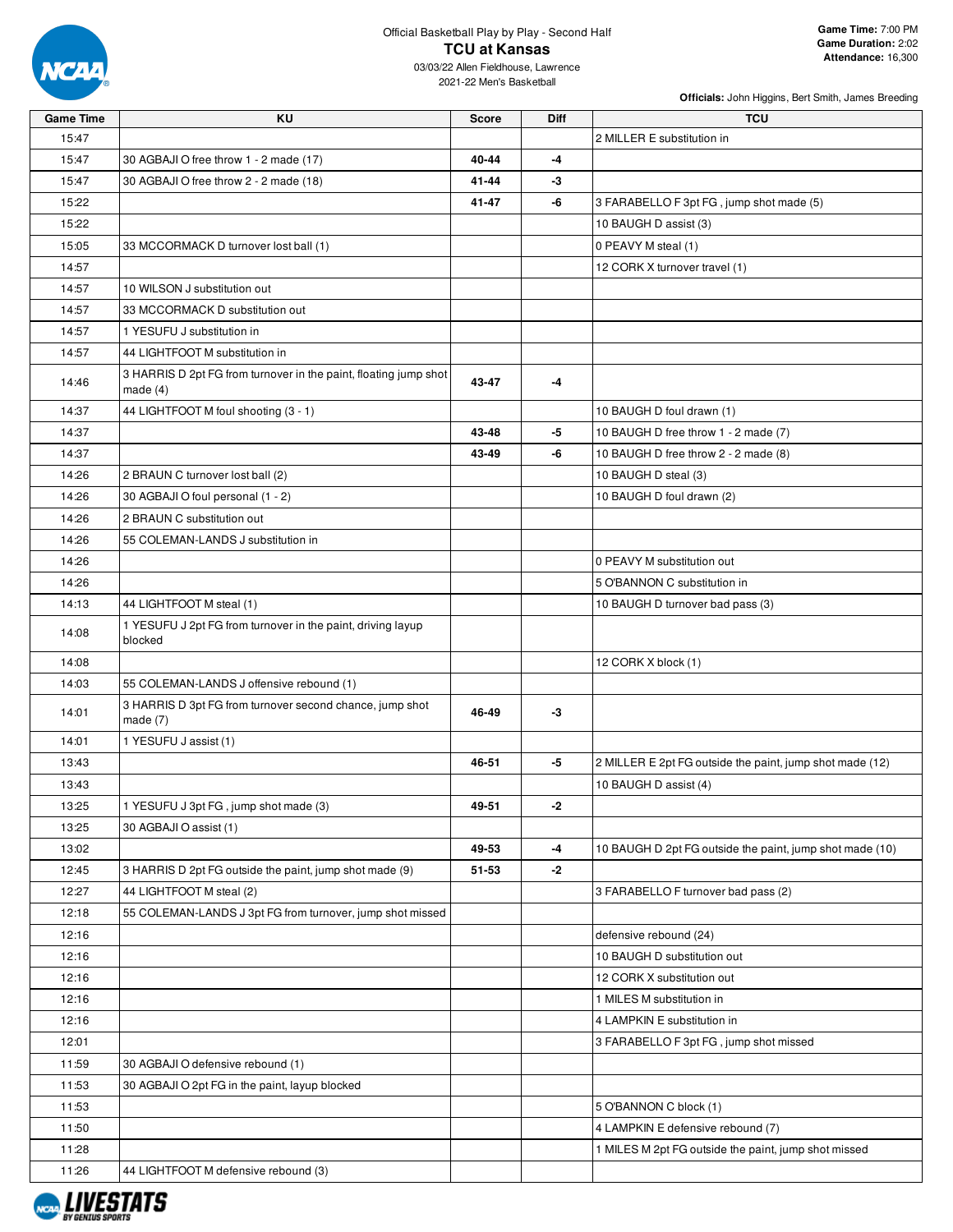

03/03/22 Allen Fieldhouse, Lawrence 2021-22 Men's Basketball

| <b>Game Time</b> | KU                                                                      | <b>Score</b> | <b>Diff</b>   | <b>TCU</b>                                                    |
|------------------|-------------------------------------------------------------------------|--------------|---------------|---------------------------------------------------------------|
| 11:13            | 1 YESUFU J turnover bad pass (1)                                        |              |               | 4 LAMPKIN E steal (1)                                         |
| 11:02            |                                                                         | 51-55        | -4            | 2 MILLER E 2pt FG from turnover in the paint, layup made (14) |
| 11:02            |                                                                         |              |               | 4 LAMPKIN E assist (2)                                        |
| 10:47            | 30 AGBAJI O 3pt FG, jump shot missed                                    |              |               |                                                               |
| 10:45            | 55 COLEMAN-LANDS J offensive rebound (2)                                |              |               |                                                               |
| 10:45            | 55 COLEMAN-LANDS J foul drawn (1)                                       |              |               | 1 MILES M foul personal (4 - 5)                               |
| 10:45            |                                                                         |              | Timeout media |                                                               |
| 10:45            | 3 HARRIS D substitution out                                             |              |               |                                                               |
| 10:45            | 44 LIGHTFOOT M substitution out                                         |              |               |                                                               |
| 10:45            | 55 COLEMAN-LANDS J substitution out                                     |              |               |                                                               |
| 10:45            | 2 BRAUN C substitution in                                               |              |               |                                                               |
| 10:45            | 10 WILSON J substitution in                                             |              |               |                                                               |
| 10:45            | 33 MCCORMACK D substitution in                                          |              |               |                                                               |
| 10:45            |                                                                         |              |               | 1 MILES M substitution out                                    |
| 10:45            |                                                                         |              |               | 2 MILLER E substitution out                                   |
| 10:45            |                                                                         |              |               | 0 PEAVY M substitution in                                     |
| 10:45            |                                                                         |              |               | 10 BAUGH D substitution in                                    |
| 10:30            | 33 MCCORMACK D 2pt FG second chance in the paint, hook<br>shot made (8) | 53-55        | $-2$          |                                                               |
| 10:03            |                                                                         |              |               | 10 BAUGH D 3pt FG, jump shot missed                           |
| 10:01            | defensive rebound (21)                                                  |              |               |                                                               |
| 09:41            | 30 AGBAJI O 2pt FG outside the paint, jump shot missed                  |              |               |                                                               |
| 09:39            |                                                                         |              |               | 4 LAMPKIN E defensive rebound (8)                             |
| 09:22            |                                                                         |              |               | 5 O'BANNON C 3pt FG, jump shot missed                         |
| 09:19            | 10 WILSON J defensive rebound (7)                                       |              |               |                                                               |
| 09:19            | 10 WILSON J foul drawn (4)                                              |              |               | 0 PEAVY M foul personal (3 - 6)                               |
| 09:19            |                                                                         |              |               | 0 PEAVY M substitution out                                    |
| 09:19            |                                                                         |              |               | 21 COLES J substitution in                                    |
| 09:03            | 2 BRAUN C 3pt FG, jump shot made (7)                                    | 56-55        | $\mathbf{1}$  |                                                               |
| 09:03            | 10 WILSON J assist (2)                                                  |              |               |                                                               |
| 08:40            |                                                                         |              |               | Timeout 30 Sec                                                |
| 08:40            | 33 MCCORMACK D substitution out                                         |              |               |                                                               |
| 08:40            | 44 LIGHTFOOT M substitution in                                          |              |               |                                                               |
| 08:40            |                                                                         |              |               | 5 O'BANNON C substitution out                                 |
| 08:40            |                                                                         |              |               | 21 COLES J substitution out                                   |
| 08:40            |                                                                         |              |               | 1 MILES M substitution in                                     |
| 08:40            |                                                                         |              |               | 2 MILLER E substitution in                                    |
| 08:40            | 44 LIGHTFOOT M substitution out                                         |              |               |                                                               |
| 08:40            | 33 MCCORMACK D substitution in                                          |              |               |                                                               |
| 08:36            |                                                                         | 56-57        | $-1$          | 2 MILLER E 2pt FG outside the paint, jump shot made (16)      |
| 08:36            |                                                                         |              |               | 1 MILES M assist (3)                                          |
| 08:14            | 1 YESUFU J 2pt FG in the paint, jump shot missed                        |              |               |                                                               |
| 08:12            | 33 MCCORMACK D offensive rebound (4)                                    |              |               |                                                               |
| 08:10            | 1 YESUFU J 3pt FG second chance, jump shot missed                       |              |               |                                                               |
| 08:08            | 2 BRAUN C offensive rebound (4)                                         |              |               |                                                               |
| 08:00            | 2 BRAUN C foul drawn (3)                                                |              |               | 4 LAMPKIN E foul shooting (3 - 7)                             |
| 08:00            |                                                                         |              | Timeout media |                                                               |
| 08:00            | 1 YESUFU J substitution out                                             |              |               |                                                               |
| 08:00            | 3 HARRIS D substitution in                                              |              |               |                                                               |
|                  |                                                                         |              |               |                                                               |

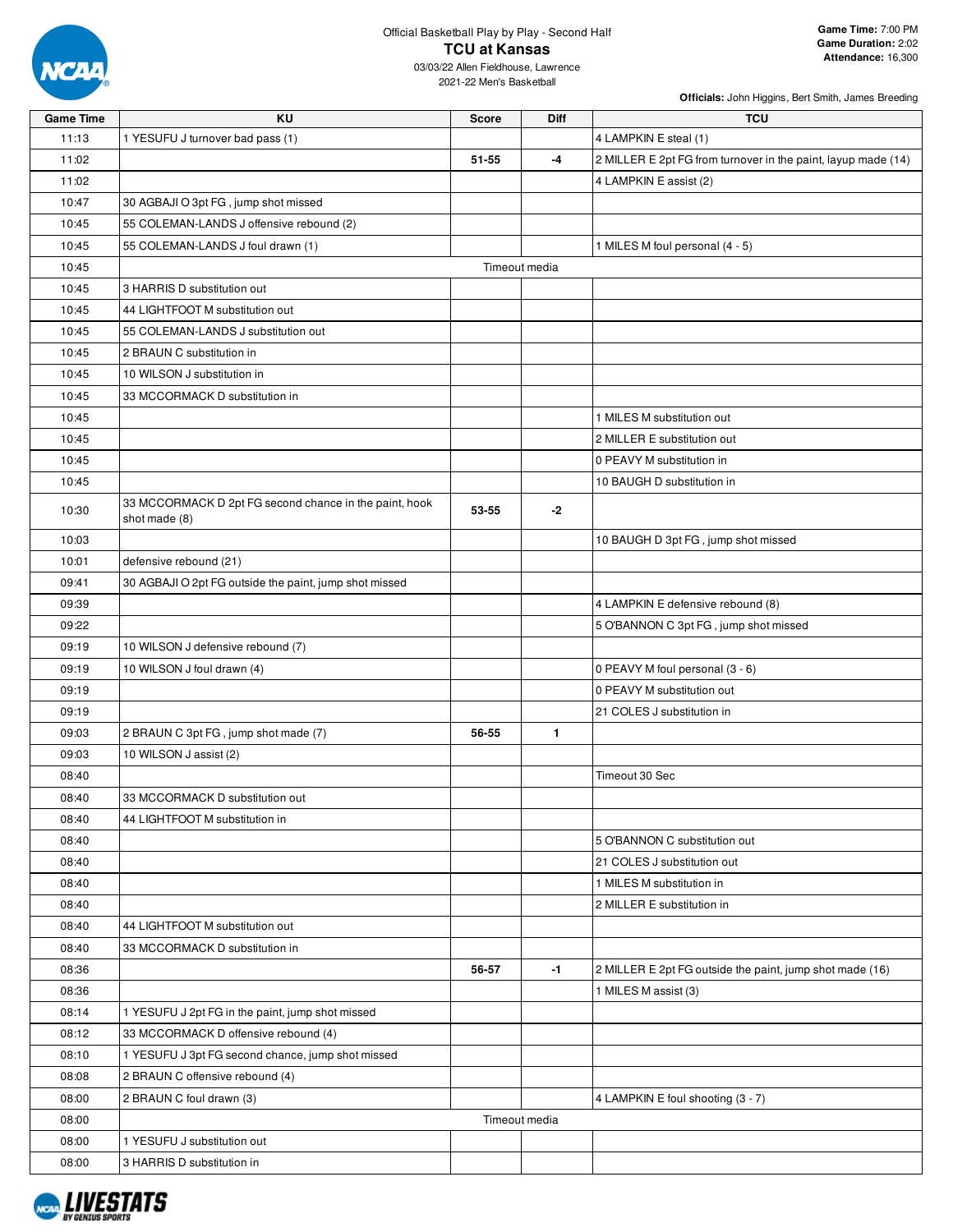

03/03/22 Allen Fieldhouse, Lawrence 2021-22 Men's Basketball

| <b>Game Time</b> | KU                                                                           | <b>Score</b> | <b>Diff</b>  | <b>TCU</b>                                                        |
|------------------|------------------------------------------------------------------------------|--------------|--------------|-------------------------------------------------------------------|
| 08:00            |                                                                              |              |              | 1 MILES M substitution out                                        |
| 08:00            |                                                                              |              |              | 0 PEAVY M substitution in                                         |
| 08:00            | 2 BRAUN C free throw 1 - 2 made (8)                                          | 57-57        | 0            |                                                                   |
| 08:00            | 2 BRAUN C free throw 2 - 2 made (9)                                          | 58-57        | $\mathbf{1}$ |                                                                   |
| 07:32            |                                                                              | 58-59        | -1           | 10 BAUGH D 2pt FG in the paint, layup made (12)                   |
| 07:32            |                                                                              |              |              | 0 PEAVY M assist (1)                                              |
| 07:10            | 30 AGBAJI O turnover lost ball (4)                                           |              |              | 2 MILLER E steal (1)                                              |
| 07:09            |                                                                              |              |              | 2 MILLER E turnover out of bounds (1)                             |
| 07:03            | 30 AGBAJI O foul drawn (2)                                                   |              |              | 4 LAMPKIN E foul personal (4 - 8)                                 |
| 07:03            |                                                                              |              |              | 4 LAMPKIN E substitution out                                      |
| 07:03            |                                                                              |              |              | 12 CORK X substitution in                                         |
| 07:03            | 30 AGBAJI O 1&1 free throw 1 made (19)                                       | 59-59        | 0            |                                                                   |
| 07:03            |                                                                              |              |              | 0 PEAVY M substitution out                                        |
| 07:03            |                                                                              |              |              | 5 O'BANNON C substitution in                                      |
| 07:03            | 30 AGBAJI O 1&1 free throw 2 made (20)                                       | 60-59        | $\mathbf{1}$ |                                                                   |
| 06:50            | 3 HARRIS D foul personal (1 - 3)                                             |              |              | 3 FARABELLO F foul drawn (1)                                      |
| 06:38            | 10 WILSON J foul personal (1 - 4)                                            |              |              | 2 MILLER E foul drawn (1)                                         |
| 06:35            | 30 AGBAJI O steal (1)                                                        |              |              | 10 BAUGH D turnover bad pass (4)                                  |
| 06:29            | 30 AGBAJI O 2pt FG fast break from turnover in the paint, dunk,<br>made (22) | 62-59        | 3            |                                                                   |
| 06:23            |                                                                              |              |              | Timeout 30 Sec                                                    |
| 06:23            |                                                                              |              |              | 3 FARABELLO F substitution out                                    |
| 06:23            |                                                                              |              |              | 1 MILES M substitution in                                         |
| 06:04            | 33 MCCORMACK D foul personal (3 - 5)                                         |              |              | 10 BAUGH D foul drawn (3)                                         |
| 05:55            |                                                                              |              |              | 1 MILES M 2pt FG outside the paint, step back jump shot<br>missed |
| 05:52            | 10 WILSON J defensive rebound (8)                                            |              |              |                                                                   |
| 05:52            | 10 WILSON J foul drawn (5)                                                   |              |              | 12 CORK X foul personal (2 - 9)                                   |
| 05:51            | 10 WILSON J 1&1 free throw 1 missed                                          |              |              |                                                                   |
| 05:50            |                                                                              |              |              | 2 MILLER E defensive rebound (5)                                  |
| 05:25            |                                                                              |              |              | 12 CORK X 2pt FG in the paint, hook shot missed                   |
| 05:22            | 10 WILSON J defensive rebound (9)                                            |              |              |                                                                   |
| 05:05            | 30 AGBAJI O 2pt FG in the paint, layup missed                                |              |              |                                                                   |
| 05:01            |                                                                              |              |              | 10 BAUGH D defensive rebound (5)                                  |
| 04:46            |                                                                              | 62-61        | $\mathbf{1}$ | 2 MILLER E 2pt FG in the paint, layup made (18)                   |
| 04:24            | 33 MCCORMACK D foul drawn (3)                                                |              |              | 12 CORK X foul personal (3 - 10)                                  |
| 04:24            | 33 MCCORMACK D free throw 1 - 2 made (9)                                     | 63-61        | $\mathbf{2}$ |                                                                   |
| 04:24            |                                                                              |              |              | 12 CORK X substitution out                                        |
| 04:24            |                                                                              |              |              | 4 LAMPKIN E substitution in                                       |
| 04:24            | 33 MCCORMACK D free throw 2 - 2 made (10)                                    | 64-61        | 3            |                                                                   |
| 04:13            |                                                                              |              |              | 5 O'BANNON C turnover out of bounds (2)                           |
| 04:13            |                                                                              |              |              | 5 O'BANNON C substitution out                                     |
| 04:13            |                                                                              |              |              | 0 PEAVY M substitution in                                         |
| 04:13            |                                                                              |              |              | 4 LAMPKIN E substitution out                                      |
| 04:13            |                                                                              |              |              | 12 CORK X substitution in                                         |
| 04:13            |                                                                              |              |              | 1 MILES M substitution out                                        |
| 04:13            |                                                                              |              |              | 3 FARABELLO F substitution in                                     |
| 03:55            | 30 AGBAJI O 3pt FG from turnover, jump shot missed                           |              |              |                                                                   |
| 03:52            |                                                                              |              |              | 12 CORK X defensive rebound (2)                                   |
| 03:43            | 10 WILSON J steal (2)                                                        |              |              | 12 CORK X turnover lost ball (2)                                  |
|                  |                                                                              |              |              |                                                                   |

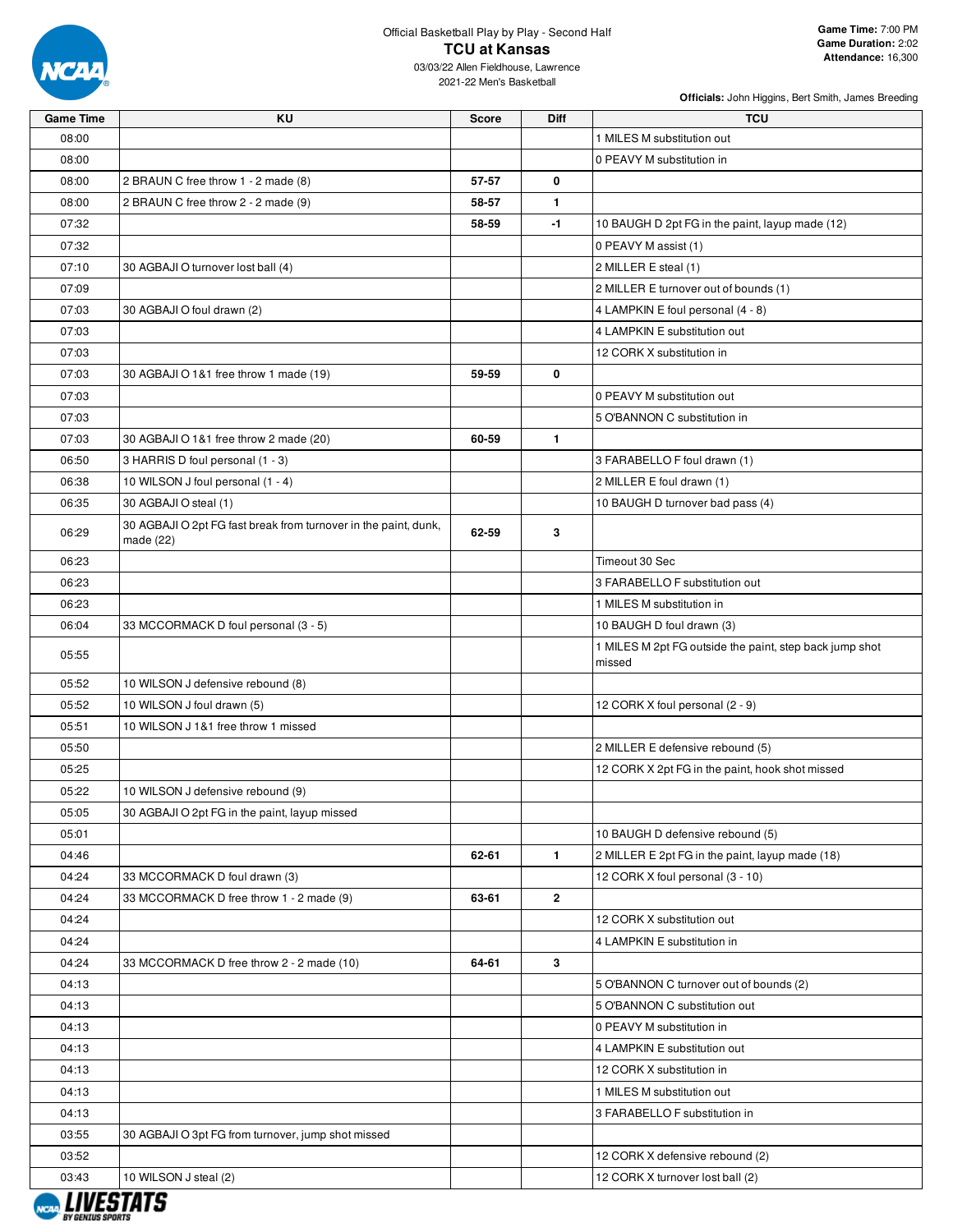

### Official Basketball Play by Play - Second Half **TCU at Kansas**

03/03/22 Allen Fieldhouse, Lawrence 2021-22 Men's Basketball

| <b>Game Time</b> | KU                                                   | <b>Score</b> | Diff          | <b>TCU</b>                                               |
|------------------|------------------------------------------------------|--------------|---------------|----------------------------------------------------------|
| 03:26            | 2 BRAUN C 3pt FG from turnover, jump shot made (12)  | 67-61        | 6             |                                                          |
| 03:26            | 10 WILSON J assist (3)                               |              |               |                                                          |
| 03:22            |                                                      |              |               | Timeout 30 Sec                                           |
| 03:22            |                                                      |              | Timeout media |                                                          |
| 03:22            |                                                      |              |               | 0 PEAVY M substitution out                               |
| 03:22            |                                                      |              |               | 12 CORK X substitution out                               |
| 03:22            |                                                      |              |               | 1 MILES M substitution in                                |
| 03:22            |                                                      |              |               | 4 LAMPKIN E substitution in                              |
| 03:04            |                                                      |              |               | 10 BAUGH D 2pt FG in the paint, jump shot missed         |
| 03:01            | 2 BRAUN C defensive rebound (5)                      |              |               |                                                          |
| 02:34            | 3 HARRIS D 2pt FG in the paint, layup made (11)      | 69-61        | 8             |                                                          |
| 02:20            |                                                      |              |               | 2 MILLER E 2pt FG in the paint, layup blocked            |
| 02:20            | 10 WILSON J block (1)                                |              |               |                                                          |
| 02:16            | 2 BRAUN C defensive rebound (6)                      |              |               |                                                          |
| 02:00            | 33 MCCORMACK D 2pt FG in the paint, jump shot missed |              |               |                                                          |
| 01:57            |                                                      |              |               | 4 LAMPKIN E defensive rebound (9)                        |
| 01:47            | 10 WILSON J foul personal (2 - 6)                    |              |               | 1 MILES M foul drawn (1)                                 |
| 01:37            |                                                      | 69-63        | 6             | 10 BAUGH D 2pt FG in the paint, layup made (14)          |
| 01:16            | Timeout 30 Sec                                       |              |               |                                                          |
| 01:16            |                                                      |              |               | 4 LAMPKIN E substitution out                             |
| 01:16            |                                                      |              |               | 0 PEAVY M substitution in                                |
| 01:04            | 10 WILSON J 2pt FG in the paint, layup missed        |              |               |                                                          |
| 01:02            |                                                      |              |               | 3 FARABELLO F defensive rebound (2)                      |
| 00:57            |                                                      | 69-65        | 4             | 0 PEAVY M 2pt FG fast break in the paint, layup made (2) |
| 00:57            |                                                      |              |               | 3 FARABELLO F assist (3)                                 |
| 00:56            | 10 WILSON J foul drawn (6)                           |              |               | 10 BAUGH D foul personal (2 - 11)                        |
| 00:56            | 10 WILSON J free throw 1 - 2 made (7)                | 70-65        | 5             |                                                          |
| 00:56            | 33 MCCORMACK D substitution out                      |              |               |                                                          |
| 00:56            | 24 ADAMS, JR. K substitution in                      |              |               |                                                          |
| 00:56            | 10 WILSON J free throw 2 - 2 made (8)                | 71-65        | 6             |                                                          |
| 00:49            |                                                      |              |               | 1 MILES M 3pt FG, jump shot missed                       |
| 00:48            |                                                      |              |               | offensive dead ball rebound (1)                          |
| 00:48            | jump ball situation                                  |              |               |                                                          |
| 00:48            |                                                      |              |               | 0 PEAVY M substitution out                               |
| 00:48            |                                                      |              |               | 5 O'BANNON C substitution in                             |
|                  |                                                      |              |               | 1 MILES M 2pt FG second chance in the paint, jump shot   |
| 00:40            |                                                      |              |               | blocked                                                  |
| 00:40            | 30 AGBAJI O block (1)                                |              |               |                                                          |
| 00:36            |                                                      |              |               | 1 MILES M offensive rebound (3)                          |
| 00:36            | 24 ADAMS, JR. K foul shooting (1 - 7)                |              |               | 5 O'BANNON C foul drawn (3)                              |
| 00:36            |                                                      | 71-66        | 5             | 5 O'BANNON C free throw 1 - 3 made (8)                   |
| 00:36            |                                                      | 71-67        | 4             | 5 O'BANNON C free throw 2 - 3 made (9)                   |
| 00:36            | 24 ADAMS, JR. K substitution out                     |              |               |                                                          |
| 00:36            | 1 YESUFU J substitution in                           |              |               |                                                          |
| 00:36            |                                                      |              |               | 3 FARABELLO F substitution out                           |
| 00:36            |                                                      |              |               | 0 PEAVY M substitution in                                |
| 00:36            |                                                      | 71-68        | 3             | 5 O'BANNON C free throw 3 - 3 made (10)                  |
| 00:10            | 1 YESUFU J 2pt FG in the paint, layup missed         |              |               |                                                          |
| 00:09            | 3 HARRIS D offensive rebound (1)                     |              |               |                                                          |

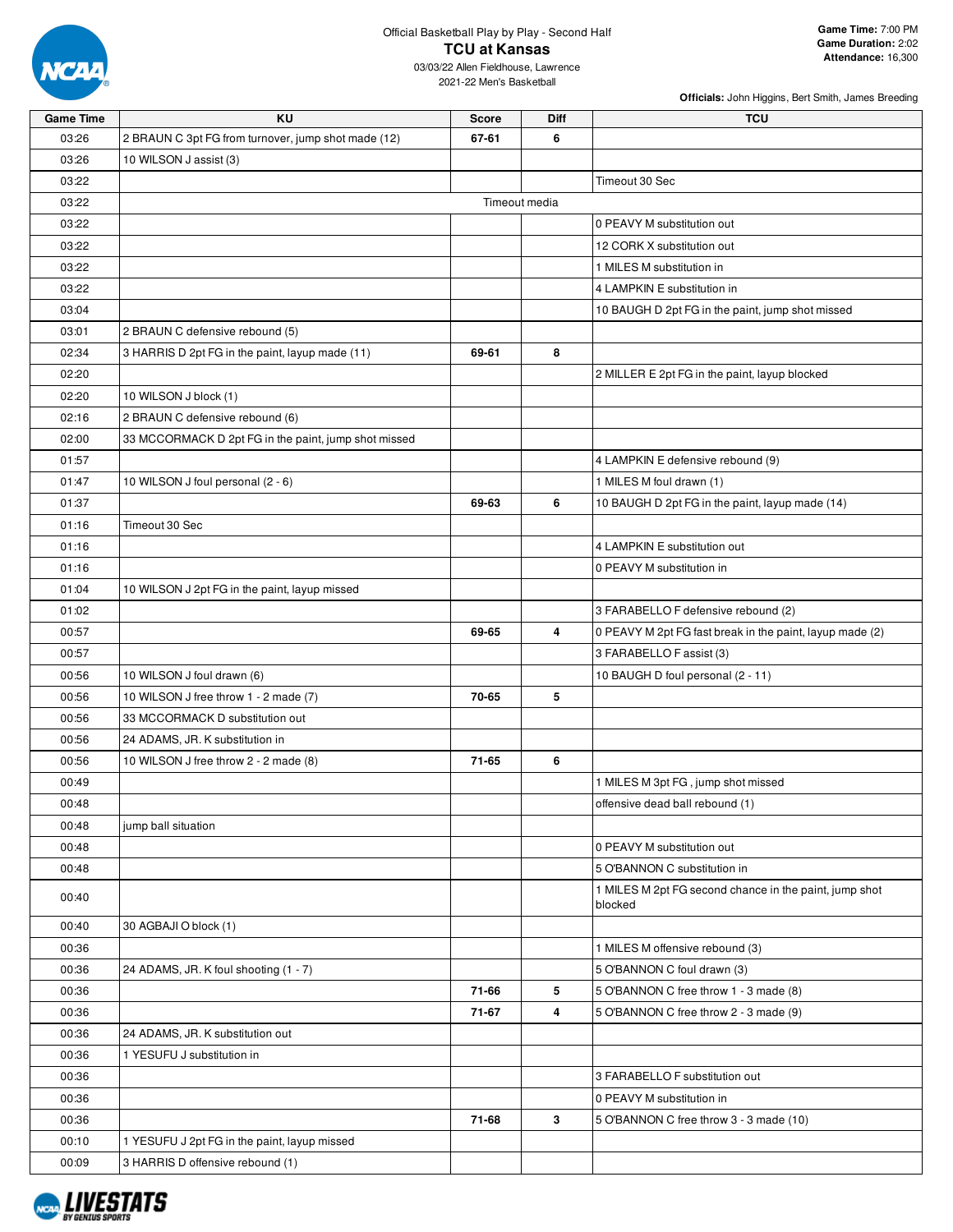

Official Basketball Play by Play - Second Half **TCU at Kansas**

03/03/22 Allen Fieldhouse, Lawrence 2021-22 Men's Basketball

| <b>Game Time</b> | <b>KU</b>                             | <b>Score</b>       | <b>Diff</b> | <b>TCU</b>                                                 |  |  |  |
|------------------|---------------------------------------|--------------------|-------------|------------------------------------------------------------|--|--|--|
| 00:09            | turnover shot clock (11)              |                    |             |                                                            |  |  |  |
| 00:09            |                                       |                    |             | 10 PEAVY M substitution out                                |  |  |  |
| 00:09            |                                       |                    |             | 3 FARABELLO F substitution in                              |  |  |  |
| 00:02            |                                       |                    |             | 1 MILES M 2pt FG from turnover in the paint, layup blocked |  |  |  |
| 00:02            | 3 HARRIS D block (1)                  |                    |             |                                                            |  |  |  |
| 00:01            | 10 WILSON J defensive rebound (10)    |                    |             |                                                            |  |  |  |
| 00:01            | 10 WILSON J foul drawn (7)            |                    |             | 10 BAUGH D foul personal (3 - 12)                          |  |  |  |
| 00:01            | 10 WILSON J free throw 1 - 2 made (9) | 72-68              | 4           |                                                            |  |  |  |
| 00:00            | 10 WILSON J free throw 2 - 2 missed   |                    |             |                                                            |  |  |  |
| 00:00            |                                       |                    |             | 2 MILLER E defensive rebound (6)                           |  |  |  |
|                  |                                       | <b>END OF GAME</b> |             |                                                            |  |  |  |
|                  | <b>KU 72-68 TCU</b>                   |                    |             |                                                            |  |  |  |

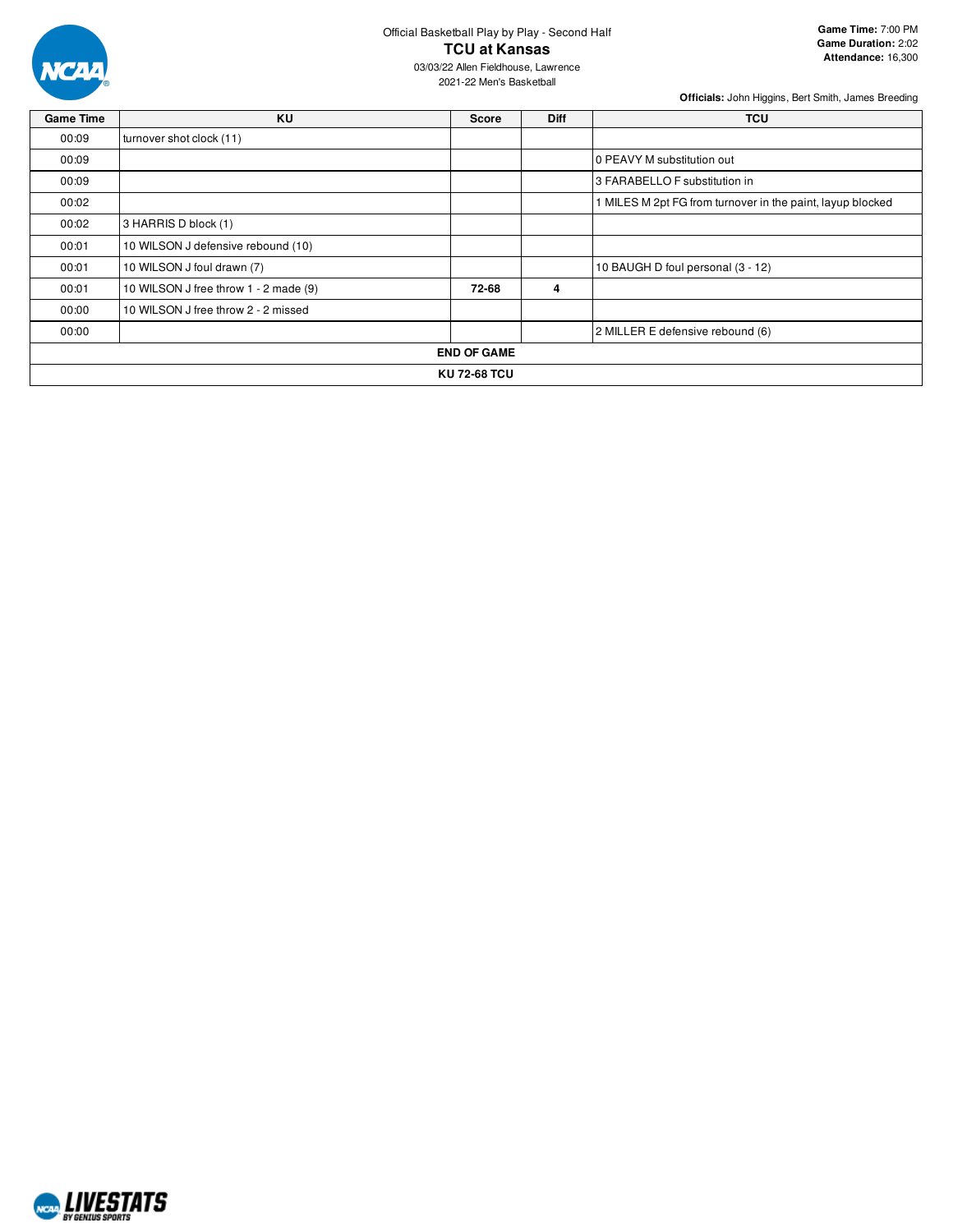

2021-22 Men's Basketball

**Officials:** John Higgins, Bert Smith, James Breeding

|               |                            |       | FG      | 3P      | <b>FT</b> |           |                | <b>Rebounds</b> | <b>Fouls</b> |           | ТP |   | AS TO ST |              |           | <b>Blocks</b>  | $+/-$ |
|---------------|----------------------------|-------|---------|---------|-----------|-----------|----------------|-----------------|--------------|-----------|----|---|----------|--------------|-----------|----------------|-------|
|               | NO. Name                   | Min   | M-A     | M-A     | M-A       | <b>OR</b> | <b>DR</b>      | <b>TOT</b>      | <b>PF</b>    | <b>FD</b> |    |   |          |              | <b>BS</b> | <b>BA</b>      |       |
| 2             | <b>Emanuel Miller</b><br>F | 17:44 | $5 - 7$ | $0-0$   | $0 - 0$   | $\Omega$  | 3              | 3               | $\Omega$     |           | 10 | 0 |          |              | 0         |                |       |
| 5             | Chuck O'Bannon<br>F.       | 13:27 | $1-2$   | $1-2$   | $3 - 3$   | $\Omega$  | $\Omega$       | 0               | $\Omega$     |           | 6  | 0 |          | $\Omega$     |           | $\Omega$       | -3    |
| 4             | Eddie Lampkin<br>C         | 11:10 | $0 - 0$ | $0-0$   | $0-0$     | $\Omega$  | 4              | 4               | 3            | $\Omega$  | 0  |   | 0        |              | 0         | 0              |       |
|               | <b>Mike Miles</b><br>G     | 10:02 | $0 - 5$ | 0-1     | $0 - 0$   |           | $\Omega$       | 1               | 3            |           | 0  |   | $\Omega$ | $\Omega$     | $\Omega$  | $\overline{2}$ | 6     |
| 10            | Damion Baugh<br>G          | 18:29 | $5-8$   | $0 - 1$ | $2 - 2$   | $\Omega$  |                |                 | 2            | 3         | 12 | 3 | 2        |              | $\Omega$  | $\Omega$       | -6    |
| 3             | Francisco Farabello        | 15:04 | $1-2$   | $1-2$   | $0 - 0$   | $\Omega$  | $\overline{2}$ | $\overline{c}$  | 0            |           | 3  | 2 | ٠        | 0            | $\Omega$  | $\Omega$       | -5    |
| 12            | <b>Xavier Cork</b>         | 07:34 | $0 - 1$ | $0-0$   | $0-0$     | $\Omega$  |                | 1               | 2            | $\Omega$  | 0  | 0 | 2        | $\mathbf{0}$ |           | $\Omega$       | $-7$  |
| 0             | Micah Peavy                | 05:40 | $1 - 1$ | $0-0$   | $0 - 0$   | $\Omega$  | $\Omega$       | 0               |              | $\Omega$  | 2  |   | 0        |              | 0         | $\Omega$       | -4    |
| 21            | JaKobe Coles               | 00:50 | $0 - 0$ | $0-0$   | $0-0$     | $\Omega$  | $\Omega$       | 0               |              | 0         | 0  | 0 | 0        | 0            | 0         | 0              | -3    |
| Team          |                            |       |         |         |           | $\Omega$  | $\overline{2}$ | $\overline{c}$  |              |           | 0  |   | $\Omega$ |              |           |                |       |
| <b>Totals</b> |                            |       | 13-26   | $2 - 6$ | $5-5$     |           | 13             | 14              | 12           |           | 33 | 8 |          | 4            | 2         | 3              | $-4$  |

|         | <b>Shooting By Period</b> |        |  |  |  |  |  |  |  |
|---------|---------------------------|--------|--|--|--|--|--|--|--|
| ond FG% | 13-26                     | 50.0%  |  |  |  |  |  |  |  |
| 3PT%    | $2 - 6$                   | 33.3%  |  |  |  |  |  |  |  |
| FT%     | 5-5                       | 100%   |  |  |  |  |  |  |  |
| GM FG%  | 13-26                     | 50.0%  |  |  |  |  |  |  |  |
| 3PT%    | $2 - 6$                   | 33.3%  |  |  |  |  |  |  |  |
| FT%     | 5-5                       | 100.0% |  |  |  |  |  |  |  |

Dead Ball Rebounds: 1, 0

| Kansas - 37 |  |
|-------------|--|

**Technical Fouls:**:NONE

|               |                             |       | FG        | 3P       | <b>FT</b> |              |                | <b>Rebounds</b> |           | <b>Fouls</b>   | <b>TP</b> |          | AS TO ST    |          | <b>Blocks</b> |           | $+/-$ |
|---------------|-----------------------------|-------|-----------|----------|-----------|--------------|----------------|-----------------|-----------|----------------|-----------|----------|-------------|----------|---------------|-----------|-------|
|               | NO. Name                    | Min   | M-A       | M-A      | M-A       | OR.          | <b>DR</b>      | <b>TOT</b>      | <b>PF</b> | <b>FD</b>      |           |          |             |          | <b>BS</b>     | <b>BA</b> |       |
| 10            | F<br>Jalen Wilson           | 15:48 | 1-2       | $0 - 0$  | $3 - 5$   |              | 6              |                 | 2         | 5              | 5         | 2        | 0           |          |               | 0         | 2     |
| 33            | David McCormack<br>F        | 14:52 | $1 - 3$   | $0 - 0$  | $2 - 2$   |              | $\Omega$       |                 |           |                | 4         | 0        |             | 0        | 0             | 0         | 3     |
| 2             | <b>Christian Braun</b><br>G | 16:19 | $2-2$     | $2 - 2$  | $2-2$     | 2            | $\overline{2}$ | 4               | 0         | $\overline{c}$ | 8         | 0        |             | 0        | 0             | 0         | 2     |
| 3             | Dajuan Harris<br>G          | 17:15 | $4-6$     | $1 - 1$  | $0 - 0$   |              | $\Omega$       |                 |           |                | 9         | 0        | $\mathbf 0$ | 0        |               | 0         |       |
| 30            | Ochai Agbaji<br>GI          | 20:00 | $2 - 10$  | $0 - 5$  | $4 - 4$   | 0            |                |                 |           | 2              | 8         |          |             |          |               |           | 4     |
| 21            | Zach Clemence               | 00:00 | $0 - 0$   | $0 - 0$  | $0 - 0$   | 0            | $\Omega$       | $\Omega$        | $\Omega$  | $\Omega$       | $\Omega$  | 0        | $\Omega$    | 0        | 0             | 0         | 0     |
|               | Joseph Yesufu               | 07:33 | $1-5$     | $1-2$    | $0 - 0$   | 0            | $\Omega$       | 0               | $\Omega$  | $\Omega$       | 3         |          |             | 0        | 0             |           | 5     |
| 44            | Mitch Lightfoot             | 04:12 | $0 - 0$   | $0 - 0$  | $0 - 0$   | $\Omega$     |                |                 |           | $\Omega$       | $\Omega$  | 0        | 0           | 2        | 0             | 0         | 2     |
| 55            | Jalen Coleman-Lands         | 03:41 | $0 - 1$   | $0 - 1$  | $0 - 0$   | $\mathbf{2}$ | 0              | 2               | 0         |                | 0         | 0        | 0           | 0        | 0             | 0         | 2     |
| 24            | KJ Adams, Jr.               | 00:20 | $0 - 0$   | $0 - 0$  | $0 - 0$   | $\Omega$     | $\Omega$       | $\Omega$        | 1         | $\Omega$       | 0         | $\Omega$ | $\Omega$    | $\Omega$ | 0             | 0         | $-1$  |
| Team          |                             |       |           |          |           | 0            |                |                 |           |                | 0         |          |             |          |               |           |       |
| <b>Totals</b> |                             |       | $11 - 29$ | $4 - 11$ | $11 - 13$ |              | 11             | 18              | 7         | 12             | 37        | 4        | 5           | 4        | 3             | 2         | 4     |
|               |                             |       |           |          |           |              |                |                 |           |                |           |          |             |          |               |           |       |

|                     | <b>Shooting By Period</b> |       |  |  |  |  |  |
|---------------------|---------------------------|-------|--|--|--|--|--|
| 2 <sup>nd</sup> FG% | 11-29                     | 37.9% |  |  |  |  |  |
| 3PT%                | $4 - 11$                  | 36.4% |  |  |  |  |  |
| FT%                 | $11 - 13$                 | 84.6% |  |  |  |  |  |
| <b>GMFG%</b>        | 11-29                     | 37.9% |  |  |  |  |  |
| 3PT%                | $4 - 11$                  | 36.4% |  |  |  |  |  |
| FT%                 | $11 - 13$                 | 84.6% |  |  |  |  |  |

Dead Ball Rebounds: 0, 0

|                                                            | <b>TCU</b>                                         | KU    |                    |
|------------------------------------------------------------|----------------------------------------------------|-------|--------------------|
|                                                            |                                                    |       | <b>Points from</b> |
| <b>Biggest lead</b>                                        | 6 (2 <sup>nd</sup> 15:22) 8 (2 <sup>nd</sup> 2:34) |       | <b>Turnovers</b>   |
| <b>Best Scoring Run</b> $7(2^{nd} 16:01)$ $7(2^{nd} 2:34)$ |                                                    |       | Paint              |
| <b>Lead Changes</b>                                        |                                                    |       | <b>Second Chan</b> |
| <b>Times Tied</b>                                          |                                                    |       | <b>Fast Breaks</b> |
| <b>Time with Lead</b>                                      | 08:44                                              | 08:41 | <b>Bench</b>       |
|                                                            |                                                    |       |                    |

| <b>Points from</b>    | TCU | KU | <b>Period by Period Scoring</b> |     |     |     |
|-----------------------|-----|----|---------------------------------|-----|-----|-----|
| <b>Turnovers</b>      | 2   | 12 |                                 | 1st | 2nd | TOT |
| Paint                 | 14  | 12 |                                 |     |     |     |
| <b>Second Chancel</b> | 3   | 11 | <b>TCU</b>                      | 35  | 33  | 68  |
| <b>Fast Breaks</b>    | 2   | 2  |                                 |     |     |     |
| <b>Bench</b>          | 5   | 3  | KU                              | 35  | 37  | 72  |

**Technical Fouls:**:NONE

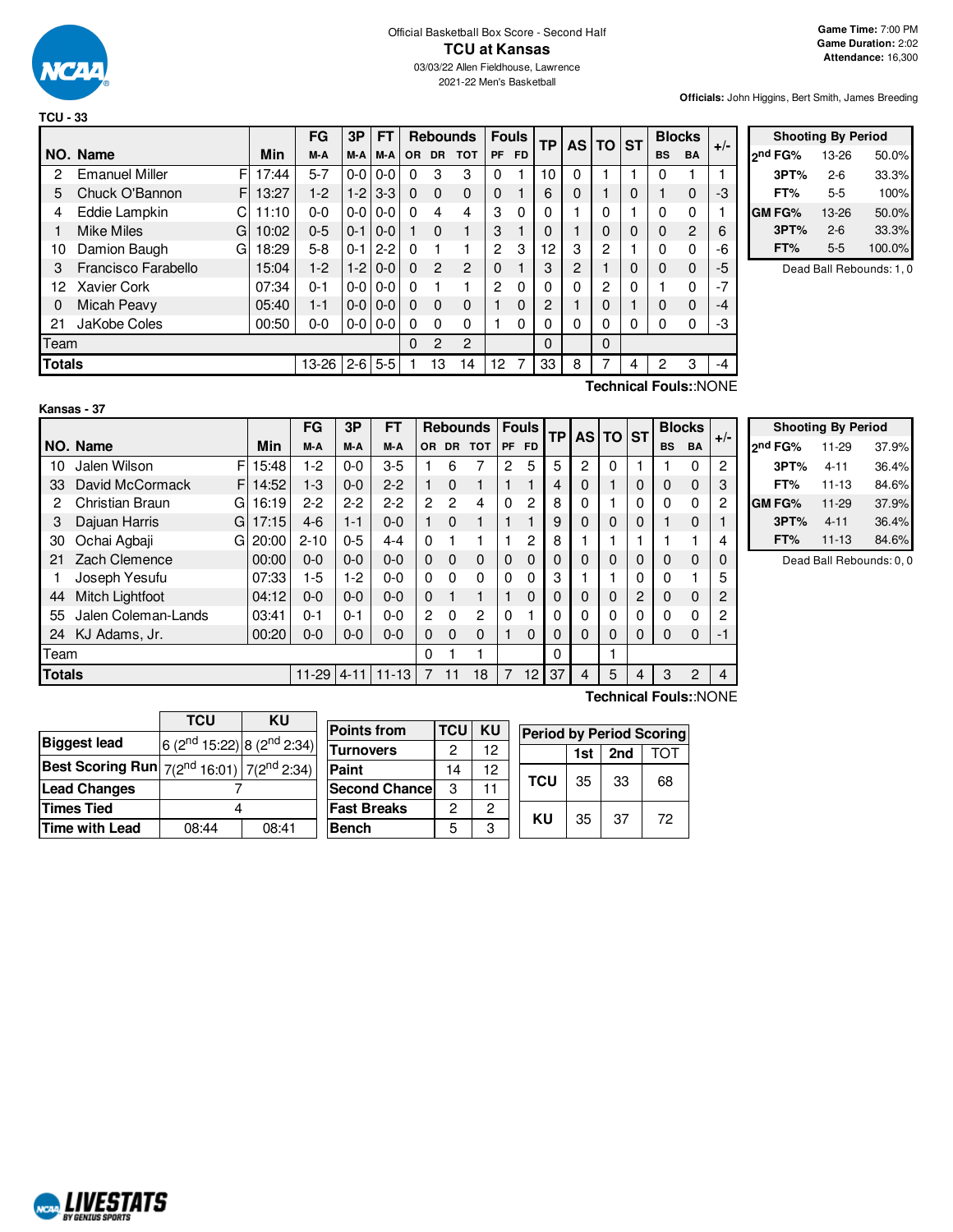



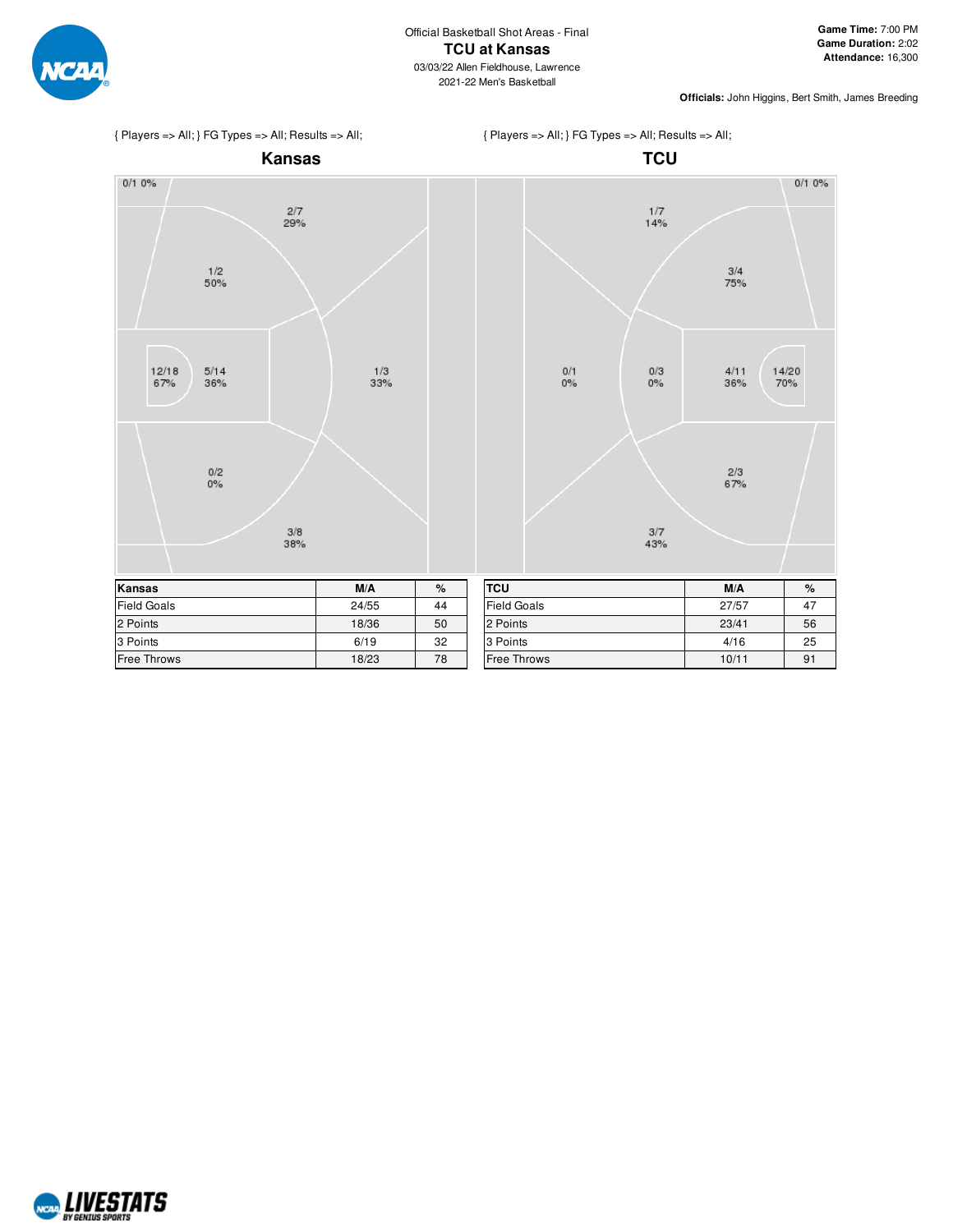

| TCU            |                       |             |       |              |           |                    |                |                |      |                |                |                 |     |                |     |                  |                |
|----------------|-----------------------|-------------|-------|--------------|-----------|--------------------|----------------|----------------|------|----------------|----------------|-----------------|-----|----------------|-----|------------------|----------------|
| <b>No</b>      | Name                  | <b>Mins</b> |       | <b>Score</b> |           | <b>Points Diff</b> |                | Points per Min |      | <b>Assists</b> |                | <b>Rebounds</b> |     | <b>Steals</b>  |     | <b>Turnovers</b> |                |
|                |                       | On          | Off   | <b>On</b>    | Off       | <b>On</b>          | Off            | On             | Off  | On             | Off            | On              | Off | On             | Off | <b>On</b>        | Off            |
| 0              | Micah Peavy           | 17:10       | 22:50 | $28 - 29$    | $40 - 43$ | -1                 | $-3$           | <b>63</b>      | 1.75 | 8              | 6              | 17              | 16  | 4              | 3   | ⇁                | 8              |
|                | <b>Mike Miles</b>     | 28:42       | 11:18 | $50 - 40$    | $18 - 32$ | 10                 | $-14$          | 1.74           | 1.59 | 10             | 4              | 28              | 5   | 3              | 4   | ⇁                | 8              |
| $\overline{c}$ | <b>Emanuel Miller</b> | 33:51       | 06:09 | $61 - 62$    | $7 - 10$  | -1                 | $-3$           | .80            | 1.14 | 13             |                | 29              | 4   | 6              |     | 14               |                |
| 3              | Francisco Farabello   | 19:56       | 20:04 | $37 - 43$    | $31 - 29$ | $-6$               | $\overline{2}$ | 86.1           | 1.54 | 8              | 6              | 14              | 19  | 5              | 2   | 8                |                |
| 4              | Eddie Lampkin         | 24:33       | 15:27 | $42 - 32$    | $26 - 40$ | 10                 | $-14$          | 1.71           | 1.68 | 9              | 5              | 20              | 13  | 5              | 2   |                  | 8              |
| 5              | Chuck O'Bannon        | 22:15       | 17:45 | $37 - 43$    | $31 - 29$ | -6                 |                | 1.66           | 1.75 | 5              | 9              | 17              | 16  | 3              | 4   | 8                | ⇁              |
| 10             | Damion Baugh          | 34:57       | 05:03 | $57 - 66$    | $11 - 6$  | $-9$               |                | <b>63</b>      | 2.18 | 12             | $\overline{2}$ | 28              | 5   | 6              |     | 15               | $\Omega$       |
| 12             | <b>Xavier Cork</b>    | 13:14       | 26:46 | $19 - 35$    | $49 - 37$ | $-16$              | 12             | 1.44           | 1.83 | 4              | 10             | 8               | 25  | $\overline{c}$ | 5   | 8                | $\overline{ }$ |
| 21             | JaKobe Coles          | 04:25       | 35:35 | $7 - 8$      | $61 - 64$ | -1                 | -3             | 1.58           | 1.71 |                | 13             | 2               | 31  |                | 6   |                  | 14             |
| 25             | Souleymane Doumbia    | 00:57       | 39:03 | $2 - 2$      | $66 - 70$ | $\mathbf{0}$       | -4             | 2.11           | 1.69 | $\Omega$       | 14             | $\overline{2}$  | 31  | 0              |     | 0                | 15             |

#### **Kansas**

| <b>No</b>      | <b>Name</b>            |       | <b>Mins</b> |           | <b>Score</b> |                | <b>Points Diff</b> |      | Points per Min |          | <b>Assists</b> |    | <b>Rebounds</b> |    | <b>Steals</b> |          | <b>Turnovers</b> |
|----------------|------------------------|-------|-------------|-----------|--------------|----------------|--------------------|------|----------------|----------|----------------|----|-----------------|----|---------------|----------|------------------|
|                |                        | On    | Off         | On        | Off          | On             | Off                | On   | Off            | On       | Off            | On | Off             | On | Off           | On       | Off              |
|                | Joseph Yesufu          | 11:43 | 28:17       | $22 - 19$ | $50 - 49$    | 3              |                    | .88  | 1.77           | 4        | 6              | 14 | 16              | 2  |               | 3        | 8                |
| $\overline{2}$ | Christian Braun        | 34:56 | 05:04       | $62 - 59$ | $10 - 9$     | 3              |                    | 1.77 | 1.97           | 8        | $\overline{2}$ | 25 | 5               |    | 2             | 10       |                  |
| 3              | Dajuan Harris          | 34:28 | 05:32       | $65 - 62$ | $-6$         | 3              |                    | .89  | 1.27           | 9        |                | 25 | 5               | 9  | $\Omega$      | 10       |                  |
| 10             | Jalen Wilson           | 33:35 | 06:25       | $60 - 56$ | $12 - 12$    | 4              | $\Omega$           | 1.79 | 1.87           | 8        | $\overline{2}$ | 25 | 5               | 6  | 3             | 8        | 3                |
| 11             | Remy Martin            | 03:33 | 36:27       | $2 - 8$   | $70 - 60$    | -6             | 10                 | 0.56 | 1.92           | $\Omega$ | 10             |    | 29              |    | 8             | 2        | 9                |
| 21             | Zach Clemence          | 02:23 | 37:37       | $3 - 6$   | $69 - 62$    | $-3$           |                    | .26  | 1.83           | $\Omega$ | 10             |    | 29              |    | 9             | $\Omega$ | 11               |
| 24             | KJ Adams, Jr.          | 00:20 | 39:40       | $-2$      | $71 - 66$    |                | 5                  | 3.00 | 1.79           | $\Omega$ | 10             | 0  | 30              |    | 9             |          |                  |
| 30             | Ochai Agbaji           | 38:40 | 01:20       | $70 - 63$ | $2 - 5$      | $\overline{ }$ | -3                 | 1.81 | 1.50           | 9        |                | 28 | $\overline{2}$  | 9  | 0             | 11       | $\Omega$         |
| 33             | David McCormack        | 26:53 | 13:07       | $49 - 42$ | $23 - 26$    |                | -3                 | .82  | 1.75           | 5        | 5              | 17 | 13              | 6  | 3             | 5        | 6                |
| 44             | <b>Mitch Lightfoot</b> | 09:48 | 30:12       | $18 - 17$ | $54 - 51$    |                | 3                  | .84  | 1.79           | 5        | 5              | 10 | 20              | 3  | 6             | 5        | 6                |
| 55             | Jalen Coleman-Lands    | 03:41 | 36:19       | $8 - 6$   | $64 - 62$    | 2              | 2                  | 2.17 | 1.76           | 2        | 8              | 4  | 26              | 2  |               |          | 10               |

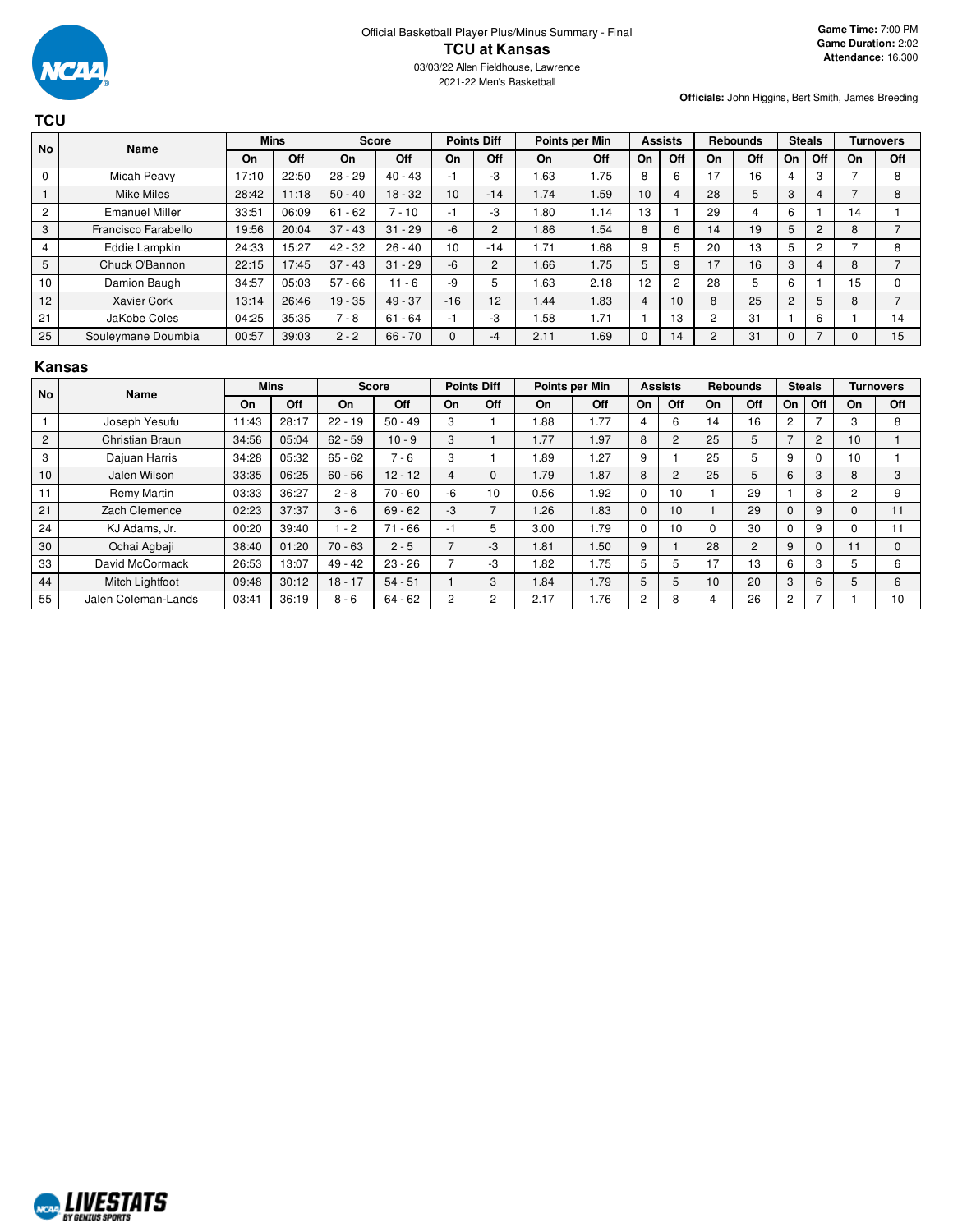

### Players => AllFG Types=>AllResults=>All **TCU**



**Blow Up Chart**



| <b>TCU</b>  | M/A   | $\%$ | <b>TCU</b>               | M/A       | %   |
|-------------|-------|------|--------------------------|-----------|-----|
| Field Goals | 27/57 | 47   | Points in the Paint      | 36(18/31) | 58  |
| 2 Points    | 23/41 | 56   | <b>Fast Break Points</b> | 6(3/3)    | 100 |
| 3 Points    | 4/16  | 25   | Second Chance Points     | 9(6/10)   | 60  |
| Free Throws | 10/11 | 91   | Effective FG%            | 51        |     |

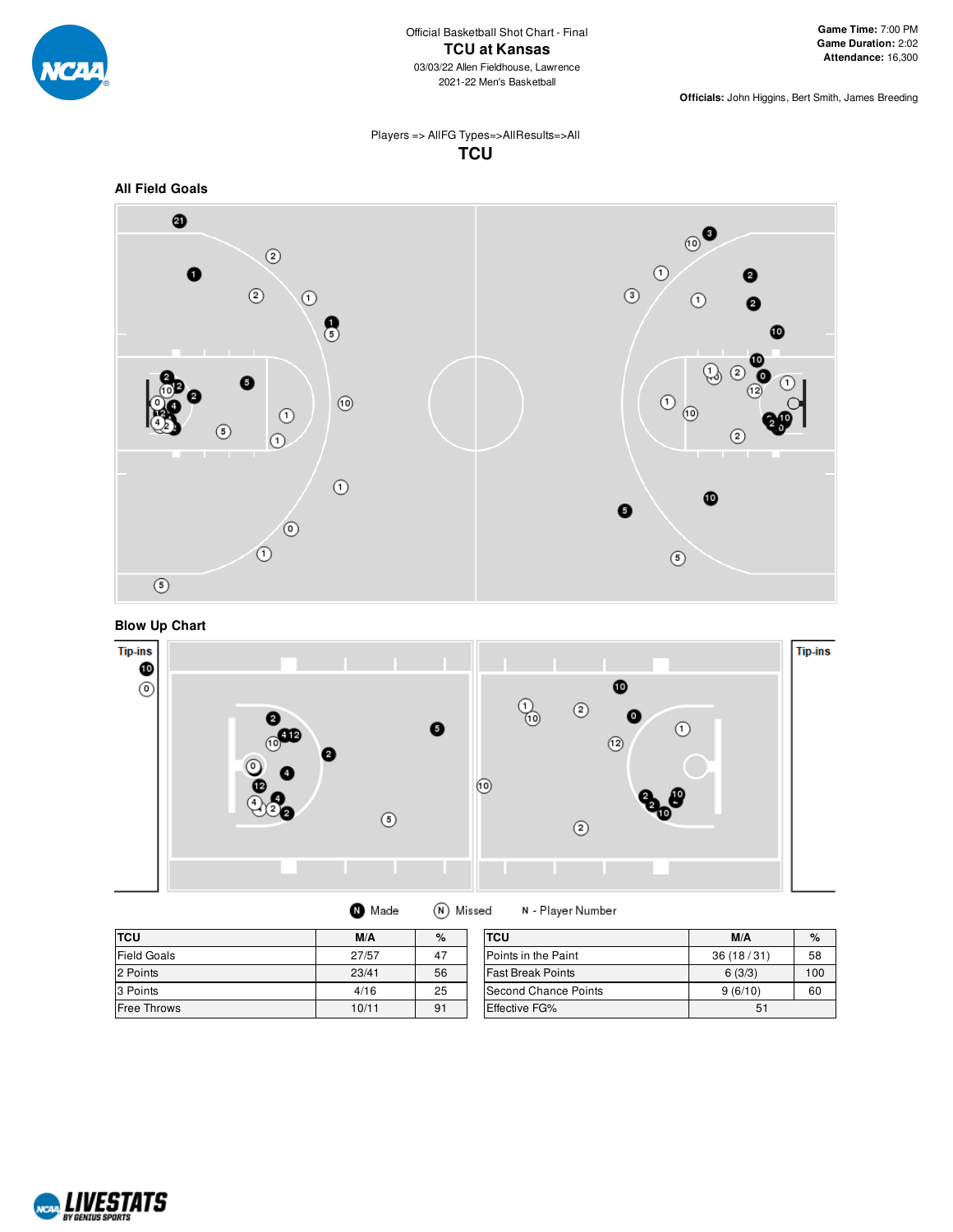

# Players => AllFG Types=>AllResults=>All

**Kansas**







| Made | (N) Missed | N - Player Number |
|------|------------|-------------------|
|------|------------|-------------------|

| <b>Kansas</b>      | M/A   | %  | Kansas                   | M/A       | $\%$ |
|--------------------|-------|----|--------------------------|-----------|------|
| <b>Field Goals</b> | 24/55 | 44 | Points in the Paint      | 34(17/32) | 53   |
| 2 Points           | 18/36 | 50 | <b>Fast Break Points</b> | 9(5/5)    | 100  |
| 3 Points           | 6/19  | 32 | Second Chance Points     | 13 (7/9)  | 78   |
| Free Throws        | 18/23 | 78 | <b>Effective FG%</b>     | 49        |      |

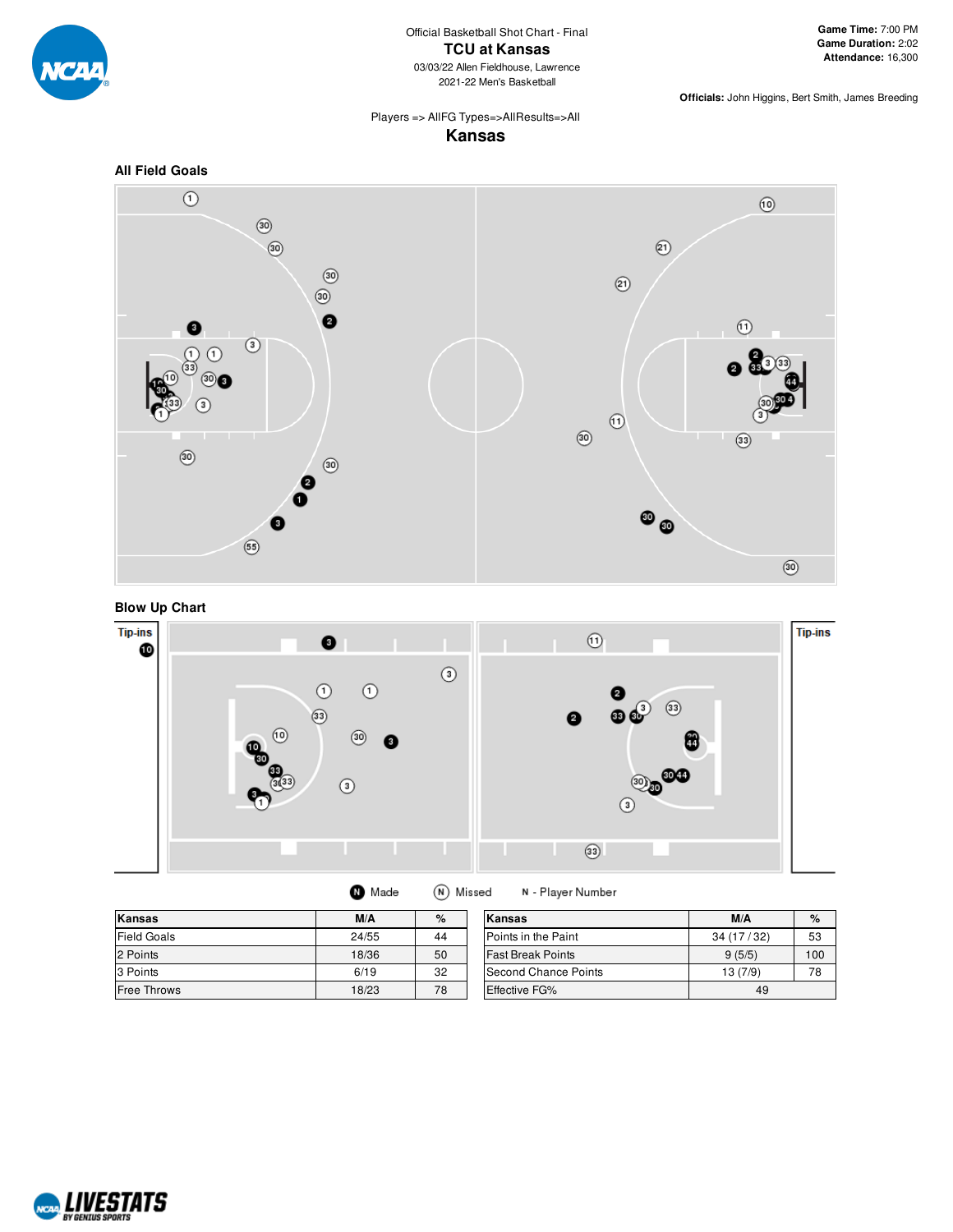

**TCU**

| Lineup                                                                | Quarter<br>On  | <b>Time</b><br>On | Quarter<br>Off        | <b>Time</b><br>Off | Time on<br>Court | <b>Score</b> | <b>Score</b><br>Diff |                |                |                | <b>Reb</b> Sti Tov Ass | <b>PPP</b> |
|-----------------------------------------------------------------------|----------------|-------------------|-----------------------|--------------------|------------------|--------------|----------------------|----------------|----------------|----------------|------------------------|------------|
| 1- Miles M/2- Miller E/4- Lampkin E/5- O'Bannon C/10- Baugh D/        | $\overline{1}$ | 20:00             | 1                     | 17:28              | 02:32            | $4 - 5$      | $-1$                 | $\mathbf 0$    | $\mathbf{1}$   | $\overline{c}$ | -1                     | 0.8000     |
| 0- Peavy M/ 1- Miles M/ 2- Miller E/ 10- Baugh D/ 12- Cork X/         | $\mathbf{1}$   | 17:28             | 1                     | 15:05              | 02:23            | $0 - 7$      | $-7$                 | $\mathbf{1}$   | $\mathbf 0$    | $\overline{c}$ | $\Omega$               | 0.0000     |
| 0- Peavy M/ 1- Miles M/ 3- Farabello F/ 4- Lampkin E/ 21- Coles J/    | $\overline{1}$ | 15:05             | $\mathbf{1}$          | 13:50              | 01:15            | $2 - 2$      | $\Omega$             | $\mathbf{1}$   | $\mathbf 0$    | $\mathbf{0}$   | $\Omega$               | 2.0000     |
| 3- Farabello F/4- Lampkin E/5- O'Bannon C/10- Baugh D/21- Coles       | $\mathbf{1}$   | 13:50             | 1                     | 13:04              | 00:46            | $0 - 0$      | $\mathbf 0$          | $\mathbf 0$    | $\mathbf{1}$   | $\overline{1}$ | $\mathbf{0}$           | 0.0000     |
| 2- Miller E/3- Farabello F/4- Lampkin E/5- O'Bannon C/10- Baugh D     | $\mathbf{1}$   | 13:04             | $\mathbf{1}$          | 13:04              | 00:00            | $0 - 0$      | $\mathbf 0$          | $\mathbf 0$    | 0              | $\mathbf 0$    | $\mathbf 0$            | 0.0000     |
| 2- Miller E/3- Farabello F/5- O'Bannon C/10- Baugh D/12- Cork X/      | $\overline{1}$ | 13:04             | 1                     | 12:30              | 00:34            | $0 - 4$      | $-4$                 | $\mathbf 0$    | $\mathbf 0$    | $\mathbf{1}$   | $\mathbf 0$            | 0.0000     |
| 1- Miles M/2- Miller E/5- O'Bannon C/10- Baugh D/12- Cork X/          | $\mathbf{1}$   | 12:30             | 1                     | 11:20              | 01:10            | $2 - 2$      | $\Omega$             | $\mathbf{1}$   | $\mathbf 0$    | $\mathbf 0$    | $\Omega$               | 2.0000     |
| 0- Peavy M/ 1- Miles M/ 2- Miller E/ 4- Lampkin E/ 10- Baugh D/       | $\overline{1}$ | 11:20             | $\mathbf{1}$          | 07:04              | 04:16            | $7 - 2$      | 5                    | $\overline{7}$ | $\mathbf{1}$   | $\overline{2}$ | $\overline{c}$         | 0.8883     |
| 1- Miles M/2- Miller E/3- Farabello F/5- O'Bannon C/25- Doumbia S/    | $\overline{1}$ | 07:04             | $\mathbf{1}$          | 06:07              | 00:57            | $2 - 2$      | $\Omega$             | $\overline{c}$ | $\pmb{0}$      | $\Omega$       | $\Omega$               | 2.0000     |
| 0- Peavy M/ 1- Miles M/ 3- Farabello F/ 4- Lampkin E/ 5- O'Bannon C/  | $\overline{1}$ | 06:07             | $\mathbf{1}$          | 05:49              | 00:18            | $0 - 0$      | $\mathbf 0$          | $\mathbf{1}$   | 0              | $\mathbf 0$    | $\mathbf{0}$           | 0.0000     |
| 0- Peavy M/ 1- Miles M/ 3- Farabello F/ 4- Lampkin E/ 21- Coles J/    | $\overline{1}$ | 05:49             | $\mathbf{1}$          | 04:47              | 01:02            | $5 - 2$      | 3                    | $\mathbf 0$    | $\mathbf 0$    | $\mathbf 0$    | $\mathbf{1}$           | 2.6596     |
| 0- Peavy M/ 1- Miles M/ 10- Baugh D/ 12- Cork X/ 21- Coles J/         | $\overline{1}$ | 04:47             | 1                     | 04:15              | 00:32            | $0 - 1$      | $-1$                 | $\mathbf{1}$   | $\pmb{0}$      | $\mathbf 0$    | $\mathbf 0$            | 0.0000     |
| 0- Peavy M/ 1- Miles M/ 2- Miller E/ 10- Baugh D/ 12- Cork X/         | $\overline{1}$ | 04:15             | 1                     | 03:24              | 00:51            | $4 - 1$      | 3                    | $\mathbf{1}$   | $\pmb{0}$      | $\mathbf 0$    | $\overline{2}$         | 2.0000     |
| 1- Miles M/2- Miller E/5- O'Bannon C/10- Baugh D/12- Cork X/          | $\overline{1}$ | 03:24             | 1                     | 03:14              | 00:10            | $0 - 0$      | $\mathbf 0$          | $\mathbf 0$    | $\mathbf 0$    | $\mathbf 0$    | $\mathbf{0}$           | 0.0000     |
| 1- Miles M/2- Miller E/4- Lampkin E/5- O'Bannon C/10- Baugh D/        | $\mathbf{1}$   | 03:14             | $\mathbf{1}$          | 02:23              | 00:51            | $4 - 4$      | $\Omega$             | $\mathbf 0$    | $\mathbf 0$    | $\mathbf 0$    | $\Omega$               | 2.1277     |
| 0- Peavy M/ 1- Miles M/ 2- Miller E/ 4- Lampkin E/ 10- Baugh D/       | $\overline{1}$ | 02:23             | 1                     | 01:30              | 00:53            | $0-0$        | $\Omega$             | $\overline{c}$ | $\mathbf 0$    | $\mathbf 0$    | $\Omega$               | 0.0000     |
| 1- Miles M/2- Miller E/4- Lampkin E/5- O'Bannon C/10- Baugh D/        | $\overline{1}$ | 01:30             | $\overline{2}$        | 17:41              | 03:49            | $7 - 5$      | $\overline{2}$       | $\overline{4}$ | $\mathbf 0$    | $\Omega$       | $\mathbf{1}$           | 1.4000     |
| 2- Miller E/3- Farabello F/4- Lampkin E/5- O'Bannon C/10- Baugh D/    | $\overline{c}$ | 17:41             | $\overline{c}$        | 16:20              | 01:21            | $5 - 2$      | 3                    | $\overline{c}$ | 0              | $\mathbf 0$    | $\mathbf{1}$           | 2.5000     |
| 2- Miller E/3- Farabello F/5- O'Bannon C/10- Baugh D/12- Cork X/      | $\overline{c}$ | 16:20             | $\overline{c}$        | 15:58              | 00:22            | $2 - 0$      | $\overline{c}$       | $\mathbf 0$    | $\pmb{0}$      | $\mathbf 0$    | $\mathbf 0$            | 2.0000     |
| 0- Peavy M/3- Farabello F/10- Baugh D/12- Cork X/21- Coles J/         | $\overline{c}$ | 15:58             | $\overline{c}$        | 15:47              | 00:11            | $0-0$        | $\mathbf 0$          | $\mathbf 0$    | $\pmb{0}$      | $\mathbf 0$    | $\mathbf 0$            | 0.0000     |
| 0- Peavy M/2- Miller E/3- Farabello F/10- Baugh D/12- Cork X/         | $\overline{2}$ | 15:47             | $\overline{c}$        | 14:26              | 01:21            | $5 - 4$      | $\mathbf{1}$         | $\mathbf 0$    | $\overline{c}$ | $\mathbf{1}$   | $\mathbf{1}$           | 1.7361     |
| 2- Miller E/3- Farabello F/5- O'Bannon C/10- Baugh D/12- Cork X/      | $\overline{c}$ | 14:26             | $\overline{c}$        | 12:16              | 02:10            | $4 - 8$      | $-4$                 | $\mathbf{1}$   | $\mathbf 0$    | $\overline{c}$ | $\mathbf{1}$           | 1.0000     |
| 1- Miles M/2- Miller E/3- Farabello F/4- Lampkin E/5- O'Bannon C/     | $\overline{2}$ | 12:16             | $\overline{c}$        | 10:45              | 01:31            | $2 - 0$      | $\overline{c}$       | $\mathbf{1}$   | $\mathbf{1}$   | $\mathbf 0$    | $\mathbf{1}$           | 0.6667     |
| 0- Peavy M/3- Farabello F/4- Lampkin E/5- O'Bannon C/10- Baugh<br>D/  | $\overline{2}$ | 10:45             | $\mathbf{2}^{\prime}$ | 09:19              | 01:26            | $0 - 2$      | $-2$                 | $\mathbf{1}$   | 0              | $\mathbf 0$    | $\mathbf 0$            | 0.0000     |
| 3- Farabello F/4- Lampkin E/5- O'Bannon C/10- Baugh D/21- Coles<br>J/ | $\overline{2}$ | 09:19             | $\overline{c}$        | 08:40              | 00:39            | $0 - 3$      | -3                   | $\mathbf 0$    | $\mathbf 0$    | $\Omega$       | $\mathbf 0$            | 0.0000     |
| 1- Miles M/2- Miller E/3- Farabello F/4- Lampkin E/10- Baugh D/       | $\overline{2}$ | 08:40             | $\overline{c}$        | 08:00              | 00:40            | $2 - 0$      | $\overline{2}$       | $\mathbf 0$    | 0              | $\mathbf 0$    | 1                      | 2.0000     |
| 0- Peavy M/2- Miller E/3- Farabello F/4- Lampkin E/10- Baugh D/       | $\overline{c}$ | 08:00             | $\overline{c}$        | 07:03              | 00:57            | $2 - 2$      | $\Omega$             | $\mathbf 0$    | $\mathbf{1}$   | $\mathbf{1}$   | 1.                     | 1.0000     |
| 0- Peavy M/2- Miller E/3- Farabello F/10- Baugh D/12- Cork X/         | $\overline{c}$ | 07:03             | $\overline{c}$        | 07:03              | 00:00            | $0 - 1$      | $-1$                 | $\mathbf 0$    | 0              | $\mathbf 0$    | $\mathbf 0$            | 0.0000     |
| 2- Miller E/3- Farabello F/5- O'Bannon C/10- Baugh D/12- Cork X/      | $\overline{c}$ | 07:03             | $\overline{c}$        | 06:23              | 00:40            | $0 - 3$      | $-3$                 | $\mathbf 0$    | $\mathbf 0$    | $\mathbf{1}$   | $\Omega$               | 0.0000     |
| 1- Miles M/2- Miller E/5- O'Bannon C/10- Baugh D/12- Cork X/          | $\overline{c}$ | 06:23             | $\overline{c}$        | 04:24              | 01:59            | $2 - 1$      | $\mathbf{1}$         | $\overline{c}$ | $\mathbf 0$    | $\mathbf 0$    | $\mathbf 0$            | 0.6667     |
| 1- Miles M/2- Miller E/4- Lampkin E/5- O'Bannon C/10- Baugh D/        | $\overline{2}$ | 04:24             | $\overline{c}$        | 04:13              | 00:11            | $0 - 1$      | $-1$                 | $\mathbf 0$    | $\mathbf 0$    | $\mathbf{1}$   | $\Omega$               | 0.0000     |
| 0- Peavy M/ 1- Miles M/ 2- Miller E/ 4- Lampkin E/ 10- Baugh D/       | $\overline{c}$ | 04:13             | $\overline{c}$        | 04:13              | 00:00            | $0 - 0$      | $\Omega$             | $\Omega$       | $\pmb{0}$      | $\mathbf 0$    | $\Omega$               | 0.0000     |
| 0- Peavy M/ 1- Miles M/ 2- Miller E/ 10- Baugh D/ 12- Cork X/         | $\overline{c}$ | 04:13             | $\overline{c}$        | 04:13              | 00:00            | $0-0$        | $\Omega$             | $\mathbf 0$    | $\pmb{0}$      | $\mathbf 0$    | $\Omega$               | 0.0000     |
| 0- Peavy M/2- Miller E/3- Farabello F/10- Baugh D/12- Cork X/         | $\overline{c}$ | 04:13             | $\overline{c}$        | 03:22              | 00:51            | $0 - 3$      | -3                   | $\mathbf{1}$   | $\pmb{0}$      | $\mathbf{1}$   | $\mathbf{0}$           | 0.0000     |
| 1- Miles M/2- Miller E/3- Farabello F/4- Lampkin E/10- Baugh D/       | $\overline{c}$ | 03:22             | $\overline{c}$        | 01:16              | 02:06            | $2 - 2$      | $\Omega$             | $\mathbf{1}$   | $\pmb{0}$      | $\mathbf 0$    | $\mathbf 0$            | 0.6667     |
| 0- Peavy M/ 1- Miles M/ 2- Miller E/ 3- Farabello F/ 10- Baugh D/     | $\overline{c}$ | 01:16             | $\overline{c}$        | 00:48              | 00:27            | $2 - 2$      | $\mathbf 0$          | $\mathbf{1}$   | 0              | $\mathbf 0$    | $\mathbf{1}$           | 1.0000     |
| 1- Miles M/2- Miller E/3- Farabello F/5- O'Bannon C/10- Baugh D/      | $\overline{c}$ | 00:48             | $\overline{c}$        | 00:36              | 00:13            | $2 - 0$      | $\overline{2}$       | $\mathbf{1}$   | $\mathbf 0$    | $\mathbf 0$    | $\mathbf 0$            | 2.2727     |
| 0- Peavy M/ 1- Miles M/ 2- Miller E/ 5- O'Bannon C/ 10- Baugh D/      | $\overline{c}$ | 00:36             | $\overline{c}$        | 00:09              | 00:27            | $1 - 0$      | $\mathbf{1}$         | $\mathbf 0$    | $\mathbf 0$    | $\mathbf 0$    | $\mathbf 0$            | 2.2727     |
| 1- Miles M/2- Miller E/3- Farabello F/5- O'Bannon C/10- Baugh D/      | $\overline{c}$ | 00:09             | $\overline{c}$        | 00:00              | 00:09            | $0 - 1$      | $-1$                 | $\mathbf{1}$   | $\mathbf 0$    | $\mathbf 0$    | $\Omega$               | 0.0000     |

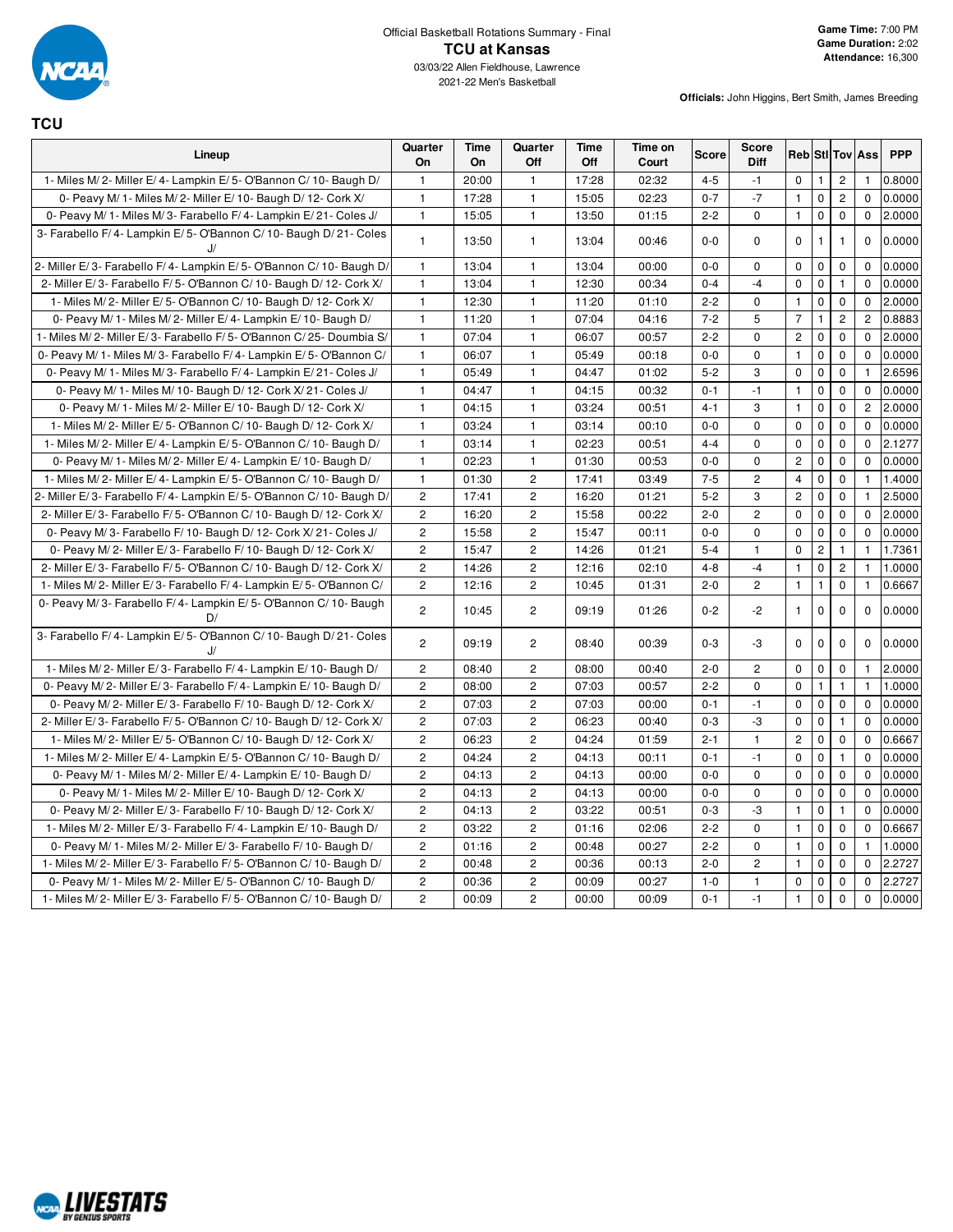

### **Kansas**

| Lineup                                                                          | Quarter<br>On  | Time<br>On | Quarter<br>Off | Time<br>Off | Time on<br>Court | Score    | <b>Score</b><br><b>Diff</b> |                |                |                | <b>Reb Stillov Assi</b> | <b>PPP</b> |
|---------------------------------------------------------------------------------|----------------|------------|----------------|-------------|------------------|----------|-----------------------------|----------------|----------------|----------------|-------------------------|------------|
| 2- Braun C/3- Harris D/10- Wilson J/30- Agbaji O/33- McCormack D/               |                | 20:00      |                | 13:50       | 06:10            | $14-6$   | 8                           | $\overline{2}$ | 3              | 2              | 3                       | 1.4170     |
| 2- Braun C/3- Harris D/10- Wilson J/30- Agbaji O/44- Lightfoot M/               | $\overline{1}$ | 13:50      | $\mathbf{1}$   | 12:30       | 01:20            | $4 - 0$  | 4                           | $\overline{2}$ |                | $\overline{2}$ | $\overline{c}$          | .0000      |
| 2- Braun C/10- Wilson J/11- Martin R/30- Agbaji O/44- Lightfoot M/              |                | 12:30      |                | 09:43       | 02:47            | $2 - 4$  | $-2$                        |                | $\Omega$       |                | $\Omega$                | 0.5000     |
| 2- Braun C/3- Harris D/11- Martin R/30- Agbaji O/33- McCormack D/               | $\mathbf{1}$   | 09:43      | $\mathbf{1}$   | 08:57       | 00:46            | $0 - 4$  | $-4$                        | $\mathbf 0$    |                |                | $\Omega$                | 0.0000     |
| 1- Yesufu J/2- Braun C/3- Harris D/30- Agbaji O/33- McCormack D/                | $\mathbf{1}$   | 08:57      | 1              | 07:30       | 01:27            | $2 - 0$  | $\overline{2}$              |                | $\mathbf{0}$   | 0              | $\Omega$                | .0000      |
| 1- Yesufu J/3- Harris D/10- Wilson J/30- Agbaji O/33- McCormack D/              | $\mathbf{1}$   | 07:30      | $\mathbf{1}$   | 06:07       | 01:23            | $2 - 3$  | $-1$                        |                | $\mathbf 0$    | 0              | $\Omega$                | 0.6667     |
| 1- Yesufu J/2- Braun C/3- Harris D/10- Wilson J/44- Lightfoot M/                |                | 06:07      |                | 04:47       | 01:20            | $2 - 5$  | $-3$                        | $\mathbf{2}$   | $\mathbf{0}$   | 0              |                         | 1.3889     |
| 2- Braun C/3- Harris D/10- Wilson J/30- Agbaji O/44- Lightfoot M/               |                | 04:47      |                | 04:38       | 00:09            | $0 - 0$  | $\Omega$                    |                | $\mathbf 0$    | 0              | $\Omega$                | 0.0000     |
| 2- Braun C/3- Harris D/10- Wilson J/30- Agbaji O/33- McCormack D/               |                | 04:38      |                | 02:23       | 02:15            | $6 - 7$  | $-1$                        | $\mathbf{1}$   | $\Omega$       | $\Omega$       | $\Omega$                | .5957      |
| 2- Braun C/3- Harris D/10- Wilson J/21- Clemence Z/30- Agbaji O/                | $\mathbf{1}$   | 02:23      | $\overline{2}$ | 20:00       | 02:23            | $3-6$    | $-3$                        |                | $\Omega$       | $\Omega$       | $\Omega$                | 0.7732     |
| 2- Braun C/3- Harris D/10- Wilson J/30- Agbaji O/33- McCormack D/               | $\overline{2}$ | 20:00      | $\overline{2}$ | 14:57       | 05:03            | $6 - 12$ | $-6$                        | $\overline{4}$ | $\mathbf{0}$   |                | $\Omega$                | 0.7614     |
| 1- Yesufu J/2- Braun C/3- Harris D/30- Agbaji O/44- Lightfoot M/                | $\overline{2}$ | 14:57      | $\overline{2}$ | 14:26       | 00:31            | $2 - 2$  | $\Omega$                    | $\mathbf 0$    | $\mathbf 0$    |                | $\Omega$                | 0000.1     |
| 1- Yesufu J/3- Harris D/30- Agbaji O/44- Lightfoot M/55- Coleman-<br>Lands $J/$ | $\overline{2}$ | 14:26      | $\overline{2}$ | 10:45       | 03:41            | $8-6$    | 2                           | $\overline{4}$ | $\overline{c}$ |                | $\overline{c}$          | 1.3333     |
| 1- Yesufu J/2- Braun C/10- Wilson J/30- Agbaji O/33- McCormack D/               | $\overline{2}$ | 10:45      | $\overline{2}$ | 08:40       | 02:05            | $5-0$    | 5                           | $\mathbf{2}$   | $\mathbf 0$    | 0              |                         | .6667      |
| 1- Yesufu J/2- Braun C/10- Wilson J/30- Agbaji O/44- Lightfoot M/               | $\overline{2}$ | 08:40      | $\overline{2}$ | 08:40       | 00:00            | $0 - 0$  | $\Omega$                    | $\Omega$       | $\Omega$       |                | $\Omega$                | 0.0000     |
| 1- Yesufu J/2- Braun C/10- Wilson J/30- Agbaji O/33- McCormack D/               | $\overline{2}$ | 08:40      | 2              | 08:00       | 00:40            | $0 - 2$  | $-2$                        | $\mathbf{2}$   | $\Omega$       | 0              | $\Omega$                | 0.0000     |
| 2- Braun C/3- Harris D/10- Wilson J/30- Agbaji O/33- McCormack D/               | $\overline{2}$ | 08:00      | 2              | 00:56       | 07:04            | $14-8$   | 6                           | $\overline{4}$ | $\overline{c}$ |                |                         | 1.2153     |
| 2- Braun C/3- Harris D/10- Wilson J/24- Adams, Jr. K/30- Agbaji O/              | $\overline{2}$ | 00:56      | $\overline{c}$ | 00:36       | 00:20            | $1 - 2$  | $-1$                        | $\mathbf 0$    | $\mathbf 0$    | 0              | $\mathbf 0$             | 2.2727     |
| 1- Yesufu J/2- Braun C/3- Harris D/10- Wilson J/30- Agbaji O/                   | $\overline{2}$ | 00:36      | 2              | 00:00       | 00:36            | $1 - 1$  | 0                           | 2              | $\mathbf{0}$   |                | 0                       | 0.5319     |

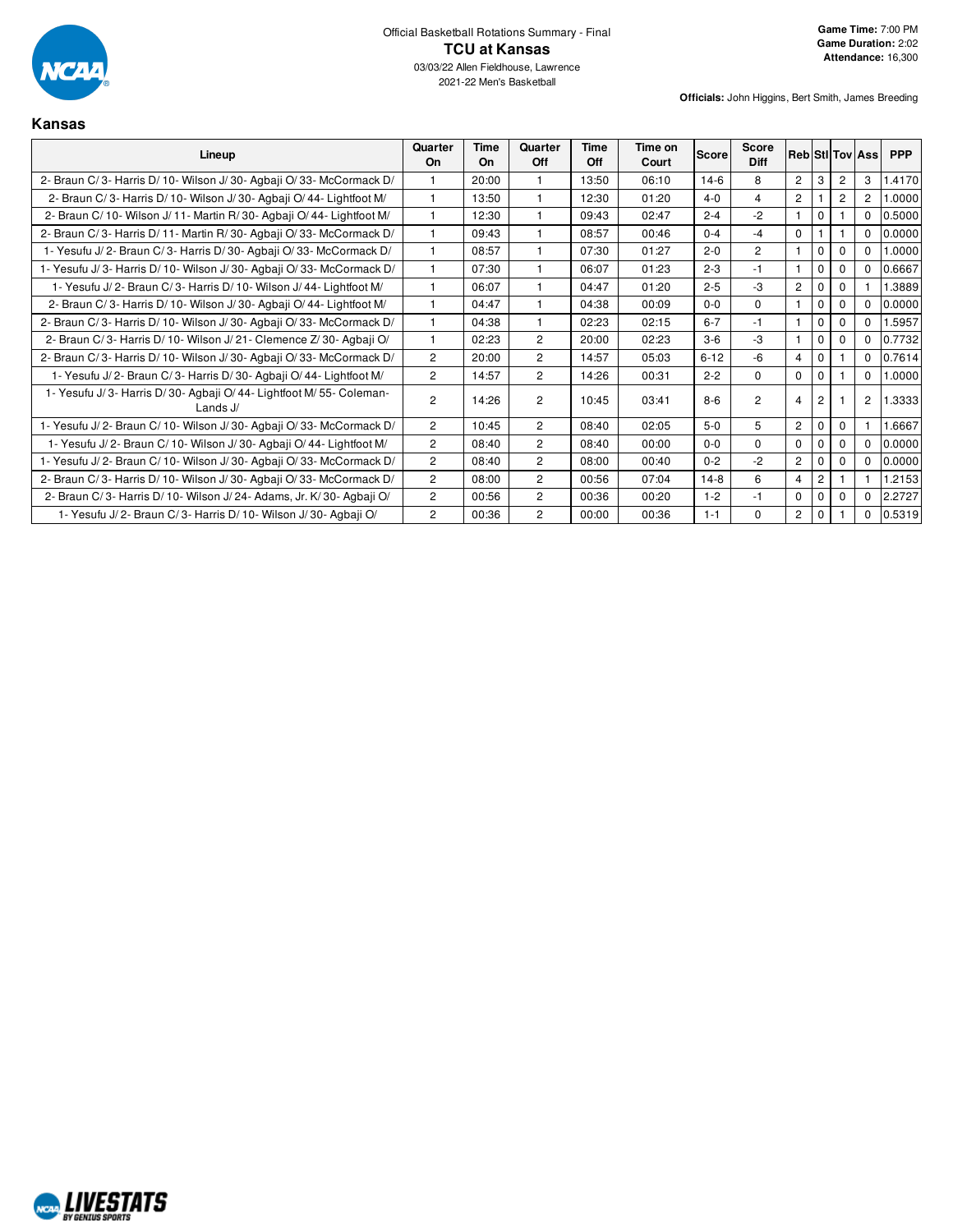

**TCU**

| Lineup                                                             | Time  | <b>Score</b> | <b>Score Diff</b> | Pts/Min | Reb            | Stl            | Tov            | Ass            | <b>PPP</b> |
|--------------------------------------------------------------------|-------|--------------|-------------------|---------|----------------|----------------|----------------|----------------|------------|
| 1- Miles M/2- Miller E/4- Lampkin E/5- O'Bannon C/10- Baugh D/     | 07:23 | $15 - 15$    | $\mathbf 0$       | 2.0316  | 4              |                | 3              | 2              | 1.1646     |
| 0- Peavy M/ 1- Miles M/ 2- Miller E/ 4- Lampkin E/ 10- Baugh D/    | 05:09 | $7 - 2$      | 5                 | 1.3592  | 9              | 1              | $\overline{2}$ | $\overline{2}$ | 0.7883     |
| 2- Miller E/3- Farabello F/5- O'Bannon C/10- Baugh D/12- Cork X/   | 03:46 | $6 - 15$     | -9                | 1.5929  |                | $\Omega$       | 4              |                | 0.8571     |
| 1- Miles M/2- Miller E/5- O'Bannon C/10- Baugh D/12- Cork X/       | 03:19 | $4 - 3$      |                   | 1.2060  | 3              | $\Omega$       | $\Omega$       | $\Omega$       | 1.0000     |
| 0- Peavy M/ 1- Miles M/ 2- Miller E/ 10- Baugh D/ 12- Cork X/      | 03:14 | $4 - 8$      | $-4$              | 1.2371  | $\overline{2}$ | $\Omega$       | $\overline{2}$ | 2              | 0.6667     |
| 1- Miles M/2- Miller E/3- Farabello F/4- Lampkin E/10- Baugh D/    | 02:46 | $4 - 2$      | $\overline{2}$    | 1.4458  |                | $\mathbf 0$    | 0              |                | 1.0000     |
| 0- Peavy M/ 1- Miles M/ 3- Farabello F/ 4- Lampkin E/ 21- Coles J/ | 02:17 | $7 - 4$      | 3                 | 3.0657  |                | $\Omega$       | $\Omega$       |                | 2.4306     |
| 0- Peavy M/2- Miller E/3- Farabello F/10- Baugh D/12- Cork X/      | 02:12 | $5 - 8$      | -3                | 2.2727  |                | $\overline{c}$ | $\overline{c}$ |                | 1.2887     |
| 1- Miles M/2- Miller E/3- Farabello F/4- Lampkin E/5- O'Bannon C/  | 01:31 | $2 - 0$      | $\overline{c}$    | 1.3187  |                | 1              | $\Omega$       |                | 0.6667     |
| 0- Peavy M/3- Farabello F/4- Lampkin E/5- O'Bannon C/10- Baugh D/  | 01:26 | $0 - 2$      | $-2$              | 0.0000  |                | $\Omega$       | $\Omega$       | $\Omega$       | 0.0000     |
| 3- Farabello F/4- Lampkin E/5- O'Bannon C/10- Baugh D/21- Coles J/ | 01:25 | $0 - 3$      | -3                | 0.0000  | $\Omega$       | 1              |                | $\Omega$       | 0.0000     |
| 2- Miller E/3- Farabello F/4- Lampkin E/5- O'Bannon C/10- Baugh D/ | 01:21 | $5-2$        | 3                 | 3.7037  | $\overline{2}$ | $\Omega$       | $\Omega$       |                | 2.5000     |
| 1- Miles M/2- Miller E/3- Farabello F/5- O'Bannon C/25- Doumbia S/ | 00:57 | $2 - 2$      | $\Omega$          | 2.1053  | $\overline{2}$ | $\Omega$       | $\Omega$       | $\Omega$       | 2.0000     |
| 0- Peavy M/2- Miller E/3- Farabello F/4- Lampkin E/10- Baugh D/    | 00:57 | $2 - 2$      | $\mathbf 0$       | 2.1053  | $\Omega$       | 1              |                |                | 1.0000     |
| 0- Peavy M/ 1- Miles M/ 10- Baugh D/ 12- Cork X/ 21- Coles J/      | 00:32 | $0 - 1$      | $-1$              | 0.0000  |                | $\Omega$       | $\Omega$       | $\Omega$       | 0.0000     |
| 0- Peavy M/ 1- Miles M/ 2- Miller E/ 3- Farabello F/ 10- Baugh D/  | 00:27 | $2 - 2$      | $\Omega$          | 4.4444  |                | $\Omega$       | $\Omega$       |                | 1.0000     |
| 0- Peavy M/ 1- Miles M/ 2- Miller E/ 5- O'Bannon C/ 10- Baugh D/   | 00:27 | $1 - 0$      |                   | 2.2222  | $\Omega$       | $\Omega$       | $\Omega$       | $\Omega$       | 2.2727     |
| 1- Miles M/2- Miller E/3- Farabello F/5- O'Bannon C/10- Baugh D/   | 00:22 | $2 - 1$      |                   | 5.4545  | $\overline{2}$ | $\Omega$       | $\Omega$       | $\mathbf 0$    | 1.0638     |
| 0- Peavy M/1- Miles M/3- Farabello F/4- Lampkin E/5- O'Bannon C/   | 00:18 | $0 - 0$      | $\mathbf 0$       | 0.0000  |                | $\Omega$       | $\Omega$       | $\Omega$       | 0.0000     |
| 0- Peavy M/3- Farabello F/10- Baugh D/12- Cork X/21- Coles J/      | 00:11 | $0 - 0$      | $\mathbf 0$       | 0.0000  | $\Omega$       | $\Omega$       | $\Omega$       | $\Omega$       | 0.0000     |